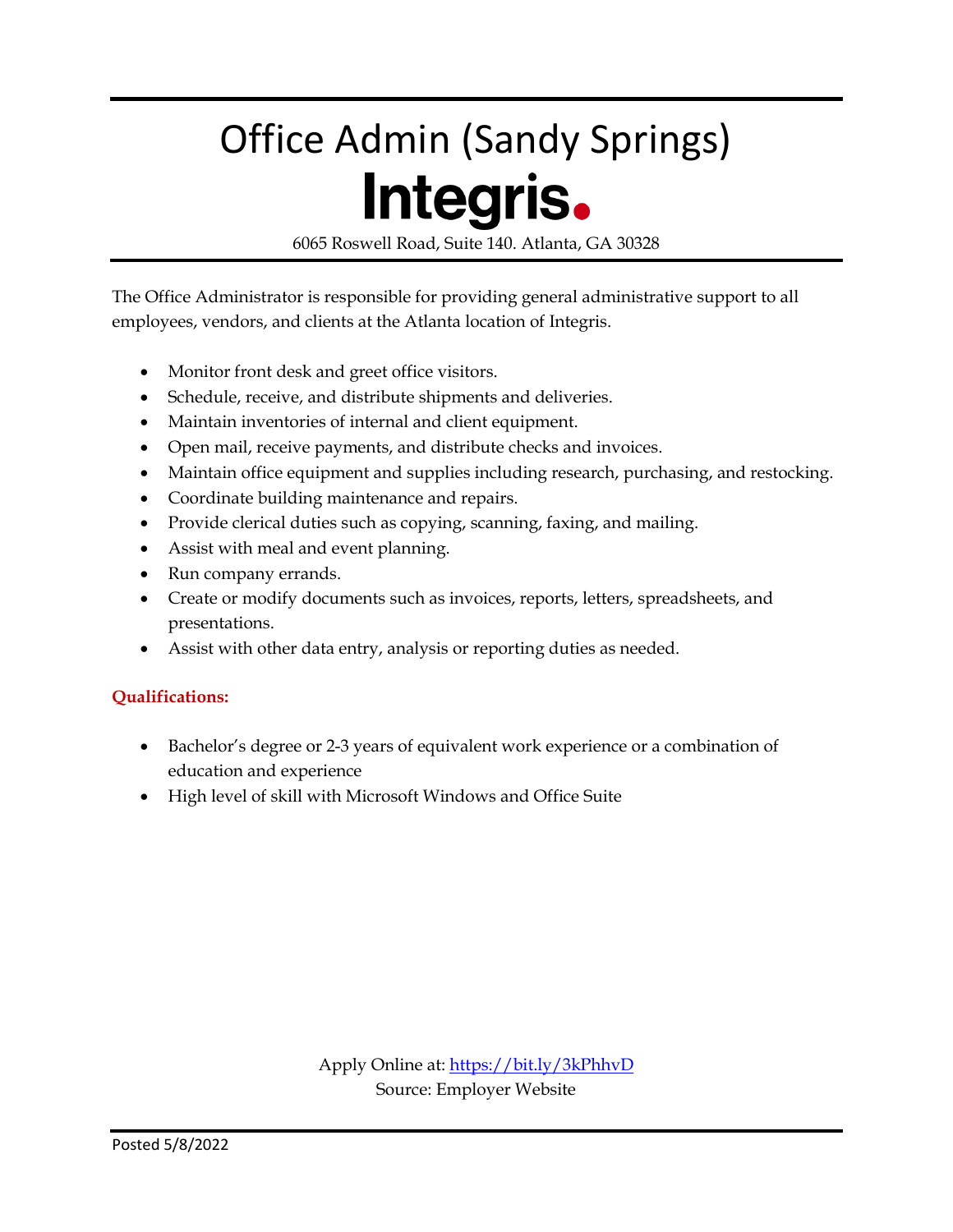# Grievance / Appeals Analyst I (Work from Home) Anthem

3350 Peachtree Rd, Atlanta, GA 30326

This is an entry level position in the Enterprise Grievance & Appeals Department that reviews, analyzes and processes non-complex pre service and post service grievances and appeals requests from customer types (i.e. member, provider, regulatory and third party) and multiple products (i.e. HMO, POS, PPO, EPO, CDHP, and indemnity) related to clinical and non clinical services, quality of service, and quality of care issues to include executive and regulatory grievances.

- Reviews, analyzes and processes non-complex grievances and appeals in accordance with external accreditation and regulatory requirements, internal policies and claims events requiring adaptation of written response in clear, understandable language.
- Utilizes guidelines and review tools to conduct extensive research and analyze the grievance and appeal issue(s) and pertinent claims and medical records to either approve or summarize and route to nursing and/or medical staff for review.
- The file review components of the URAC and NCQA accreditations are must pass items to achieve the accreditation.
- Analyzes and renders determinations on assigned non-complex grievance and appeal issues and completion of the respective written communication documents to convey the determination.

#### **Qualifications:**

- High school diploma or GED equivalent
- Minimum of 3 years experience working in grievances and appeals, claims, or customer service; or any combination of education and experience which would provide an equivalent background.

This is a remote, work from home position.

Apply Online at[: https://bit.ly/385QF74](https://bit.ly/385QF74) Source: Employer Website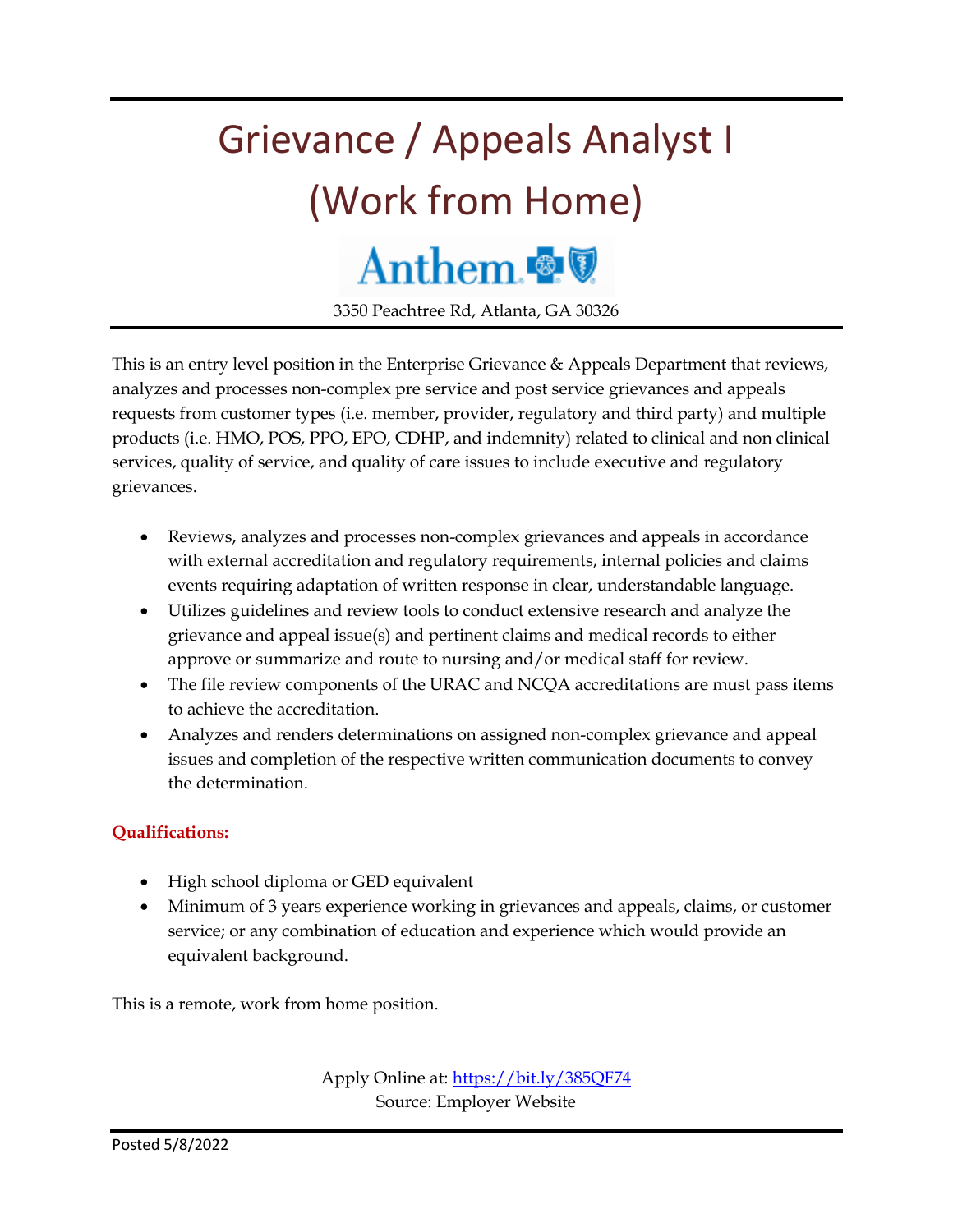## Auction Assistants PT (Alpharetta / Multiple Locations) maxsold Downsizing and Estate Sales

#### **Responsibilities:**

- Organize items into lots and identify them with stickers.
- Photograph and describe the items using the MaxSold app.
- Organize the flow of buyers in a safe and orderly manner.
- Ensure auction buyers receive the items they have won.
- Safeguard the seller's home or business and their belongings at all times.
- You will NOT be required to lift or move heavy objects.

#### **Qualifications:**

- Strong technological skills and are comfortable using a device to create online catalogues
- Willing to travel to job sites and have reliable transportation

\$15 an hour

Apply Online at:<https://indeedhi.re/3yjZqVw> Source: Indeed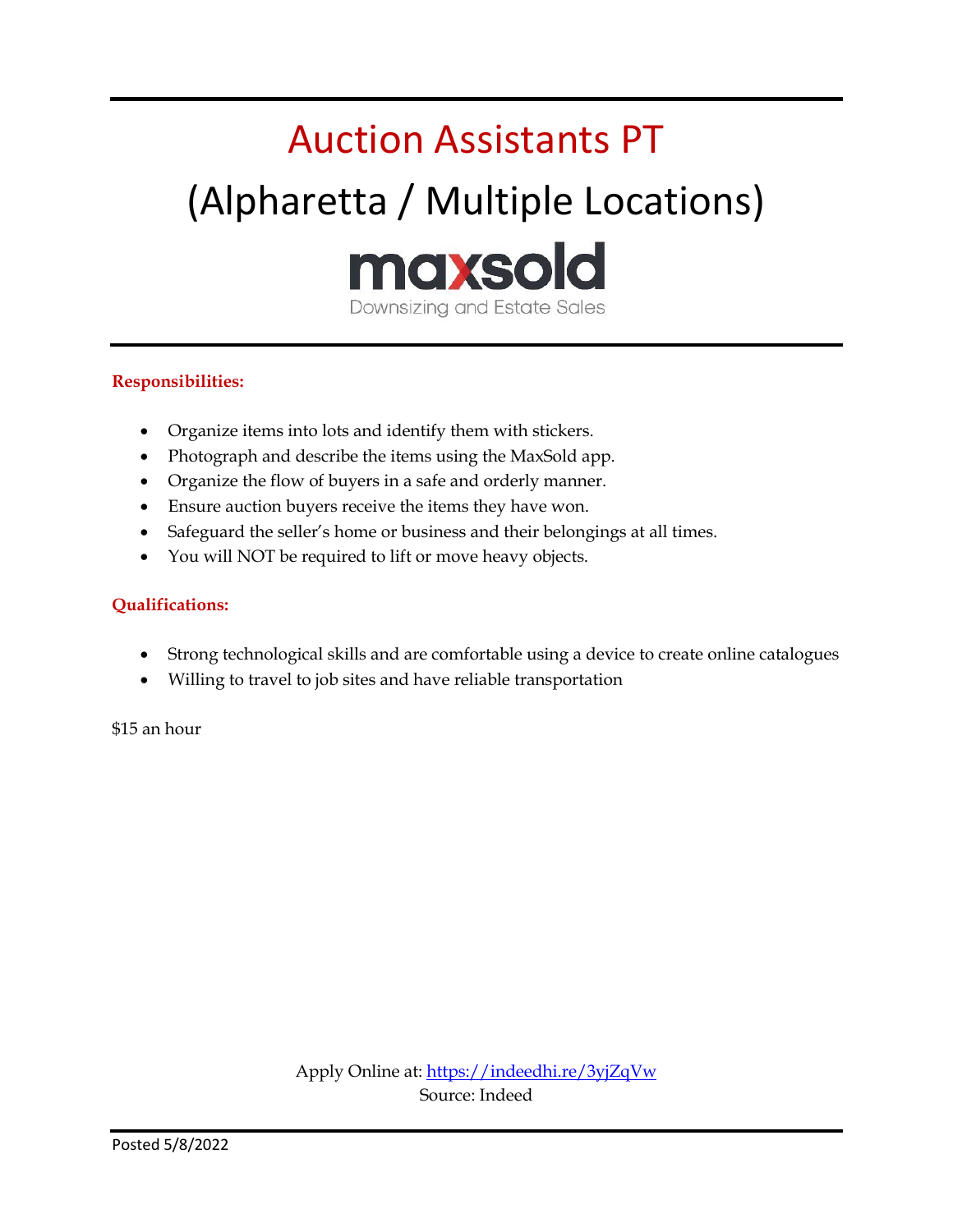### Receptionist (Roswell)



10898 Crabapple Rd #202, Roswell, GA 30075

#### **Responsibilities:**

- Greet and welcome guests as soon as they arrive at the office
- Direct visitors to the appropriate person and office
- Answer, screen and forward incoming phone calls
- Ensure reception area is tidy and presentable, with all necessary stationery and material (e.g. pens, forms and brochures)
- Provide basic and accurate information in-person and via phone/email
- Receive, sort and distribute daily mail/deliveries
- Maintain office security by following safety procedures and controlling access via the reception desk (monitor logbook, issue visitor badges)
- Order front office supplies and keep inventory of stock
- Update calendars and schedule meetings
- Arrange travel and accommodations, and prepare vouchers
- Keep updated records of office expenses and costs
- Perform other clerical receptionist duties such as filing, photocopying, transcribing and faxing

#### **Qualifications:**

- Proven work experience as a Receptionist, Front Office Representative or similar role
- Proficiency in Microsoft Office Suite
- High school degree; additional certification in Office Management is a plus

Monday to Friday

From \$15.00 per hour

Apply Online at:<https://indeedhi.re/3yhxsKf> Source: Indeed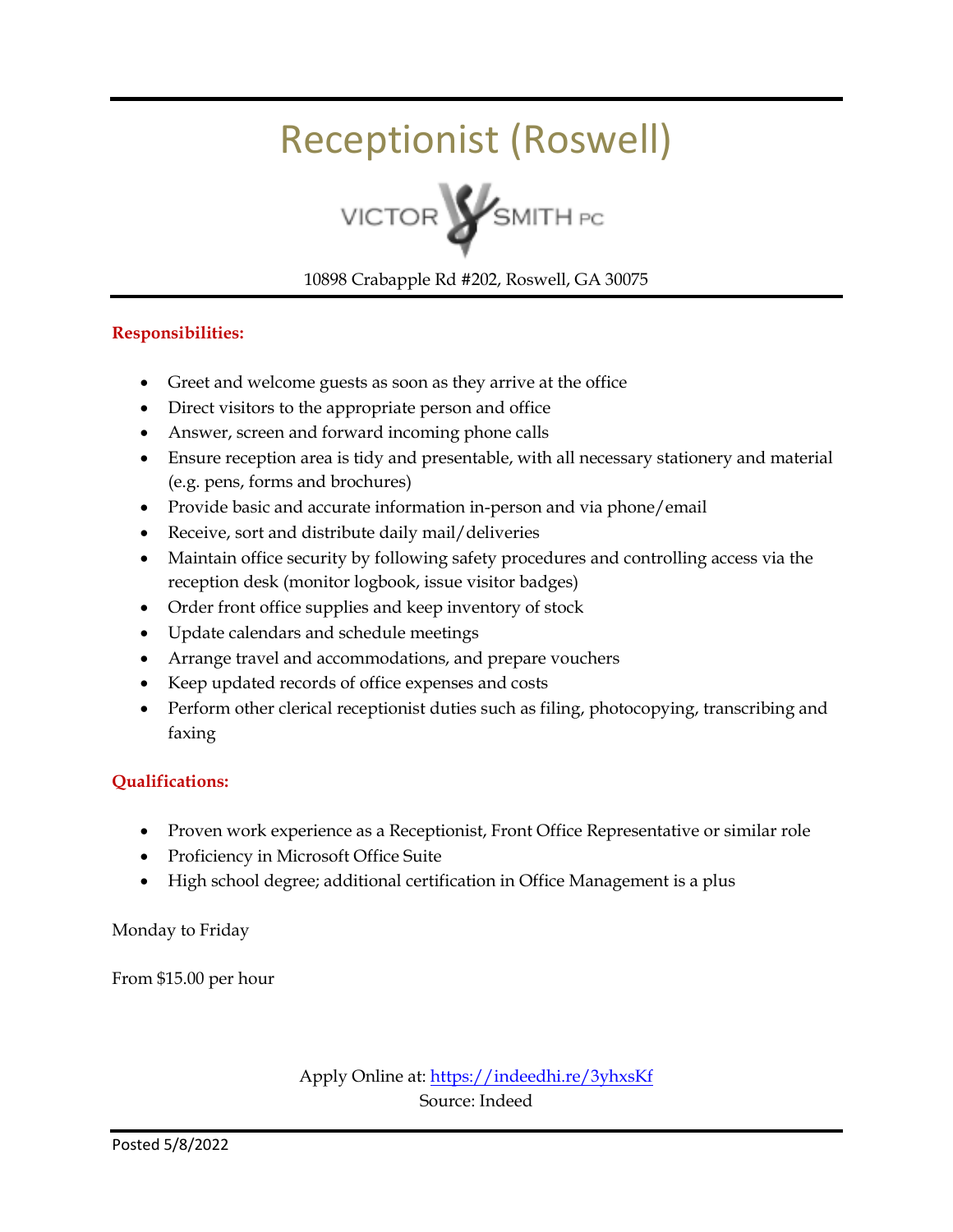### Receptionist (Alpharetta)



#### **Responsibilities:**

- Welcome clients to our office and coordinate scheduling / movement between conference rooms
- Notify attorneys when their client arrives
- Receive mail / packages and follow firm distribution processes
- Answer phones and provide answers to frequently asked questions

#### **Qualifications:**

Previous experience as receptionist (Preferred)

Apply Online at:<https://bit.ly/3OXUsnk> Source: Employer Website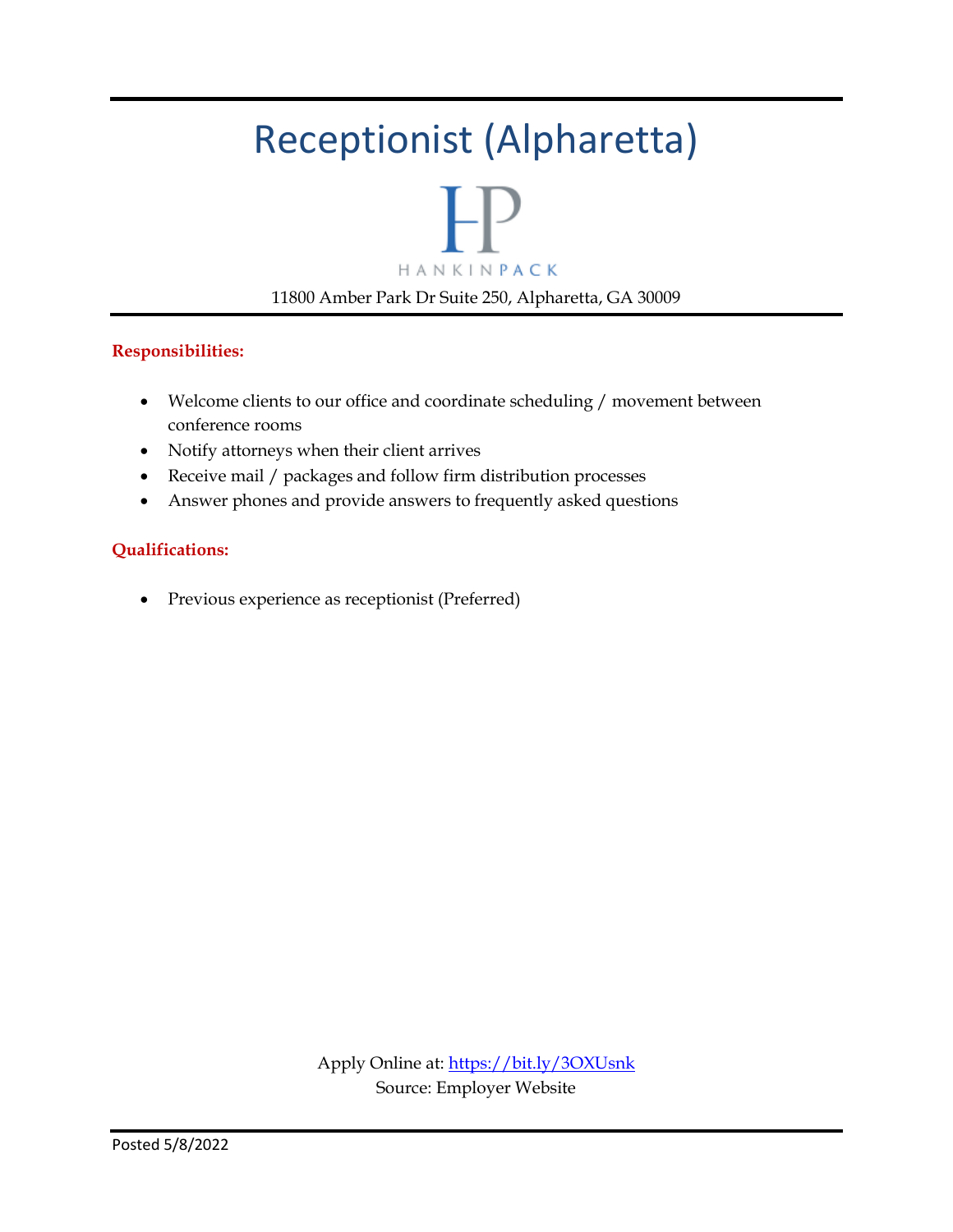## PT Receptionist (Alpharetta)



2175 Mansell Rd, Alpharetta, GA 30009

#### **Responsibilities:**

- Answering phone calls and routing them to the appropriate extension
- Some light office work

[No qualifications specified in ad.]

Working hours for this position are: 4:30pm-8:00pm, M-F; Sat: 9:00am-8:00pm.

\$11 - \$13 an hour

Apply Online at:<https://indeedhi.re/3wa7s0A> Source: Indeed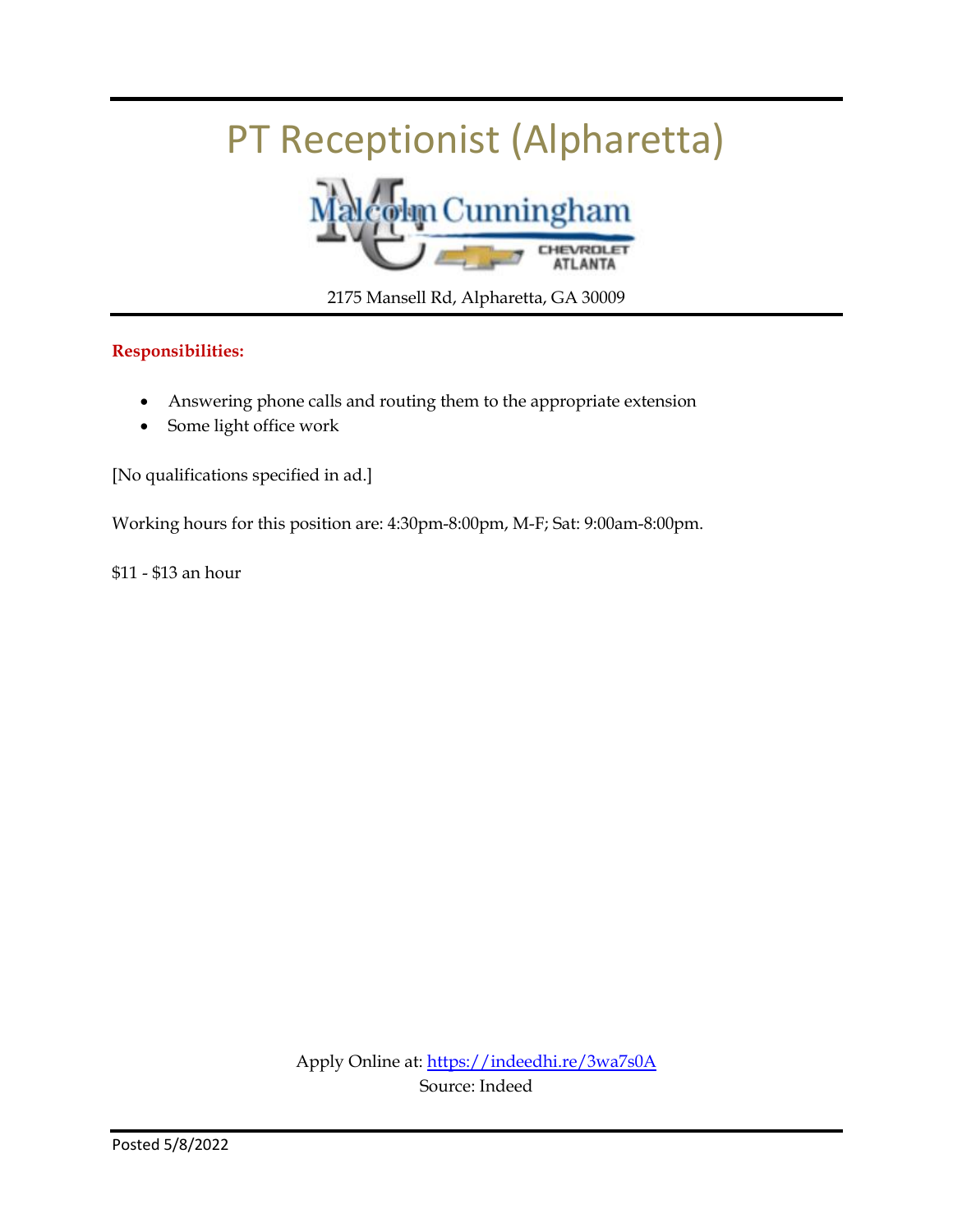### Executive Assistant (Work from Home)



4555 Mansell Rd Suite 300, Alpharetta, GA 30022

We are looking for an Executive Assistant to perform a variety of administrative tasks and support our company's senior-level managers. Executive Assistant's responsibilities include managing calendars, making travel arrangements and preparing expense reports.

#### **Qualifications:**

- Work experience as an Executive Assistant, Personal Assistant or similar role
- Excellent MS Office knowledge

This is a work from home opportunity (Remote)

\$45,000 - \$55,000 a year

Apply Online at:<https://indeedhi.re/3P5g5SD> Source: Indeed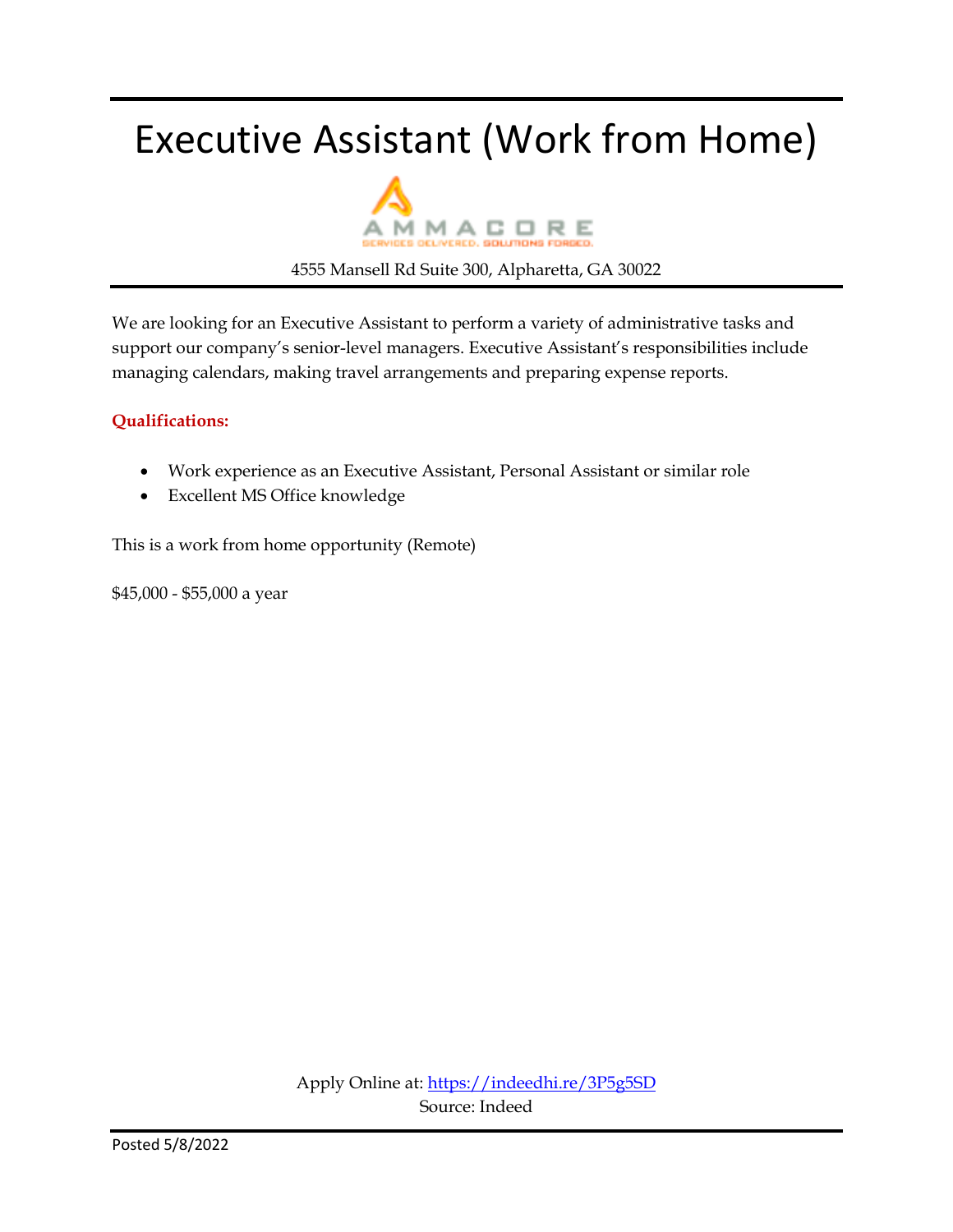# Customer Service Desk Associate (Alpharetta)<br>**N MAUR**<sup>®</sup> North Point Mall

A Customer Service Desk Associate provides excellent customer service to customers and employees at the service desk, answers telephones, provides customer charge account services, gift wraps packages, and prepares packages for shipping.

[No qualifications specified in ad.]

Apply Online at:<https://bit.ly/3wdti38> Source: Employer Website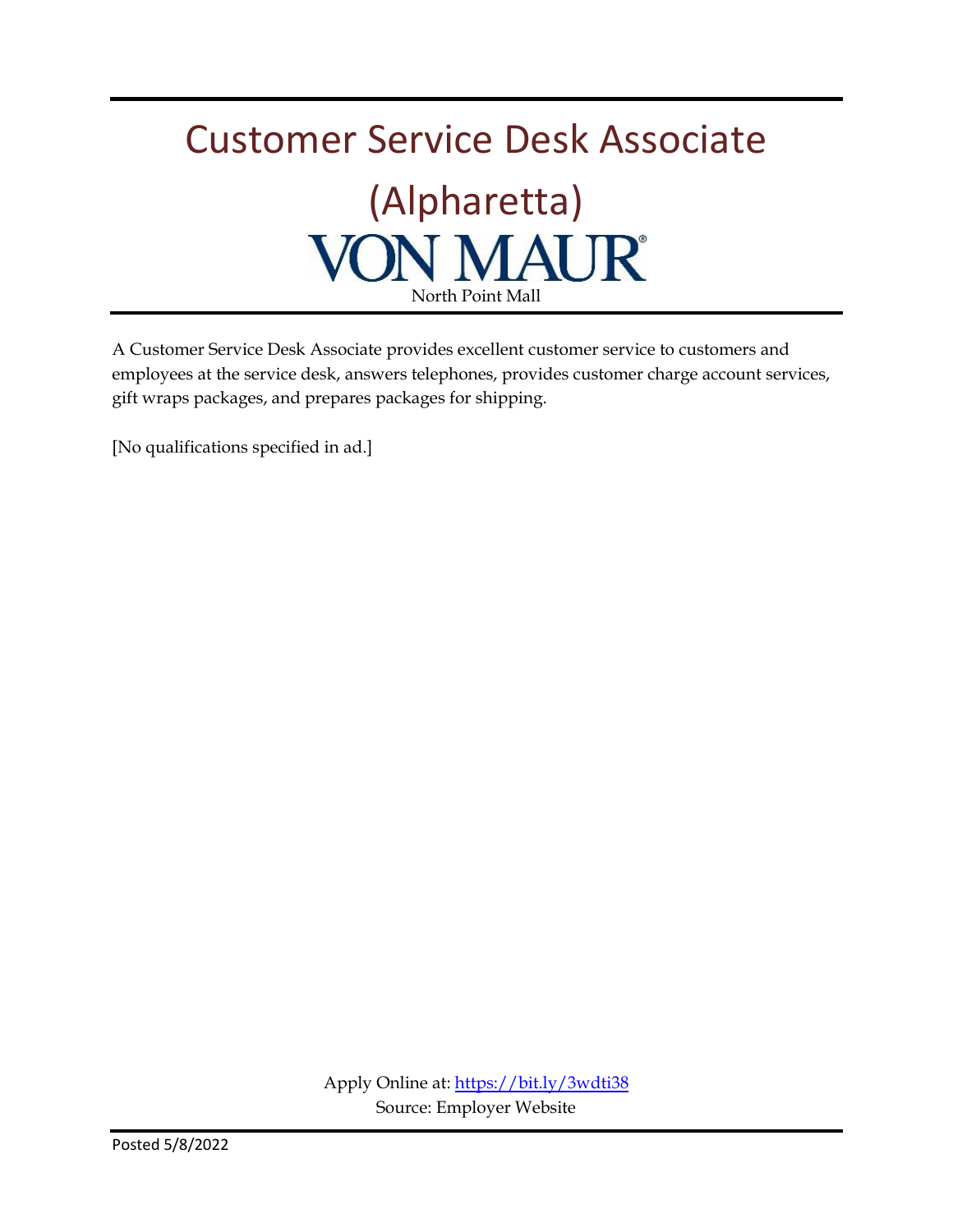# Customer Service and Enrollment Officer (Sandy Springs) VFS.GLOBAL

1200 Altmore Ave Suite 175, Sandy Springs, GA 30342

#### **Responsibilities:**

- Working directly with high-end, high-value customers to assist with completion of visa applications, processing of documents, and certification of documents
- Capture of biometrics (fingerprints and facial) on behalf of UK government
- Assisting with time-bound visa applicants, including Priority and Super Priority Visas
- Processing applications and data entry in the customized VFS software, including digitalization of documents.
- Dispatch of some applications for delivery to the UK Consulate in Atlanta
- Scanning and uploading of documentation
- Trouble shooting IT issues with the help of the remote IT Service Desk, as needed
- Tracking of passports
- Handling customer queries in person, by email and on the telephone
- Fee collection and cash handling

#### **Qualifications:**

- Minimum education: Bachelor's degree
- Good knowledge of Microsoft Office packages
- Ability to begin work rotating shifts, if needed, between 7:00am 7:00pm

Possible travel opportunities within the US

Apply Online at:<https://bit.ly/39uhfa2> Source: Employer Website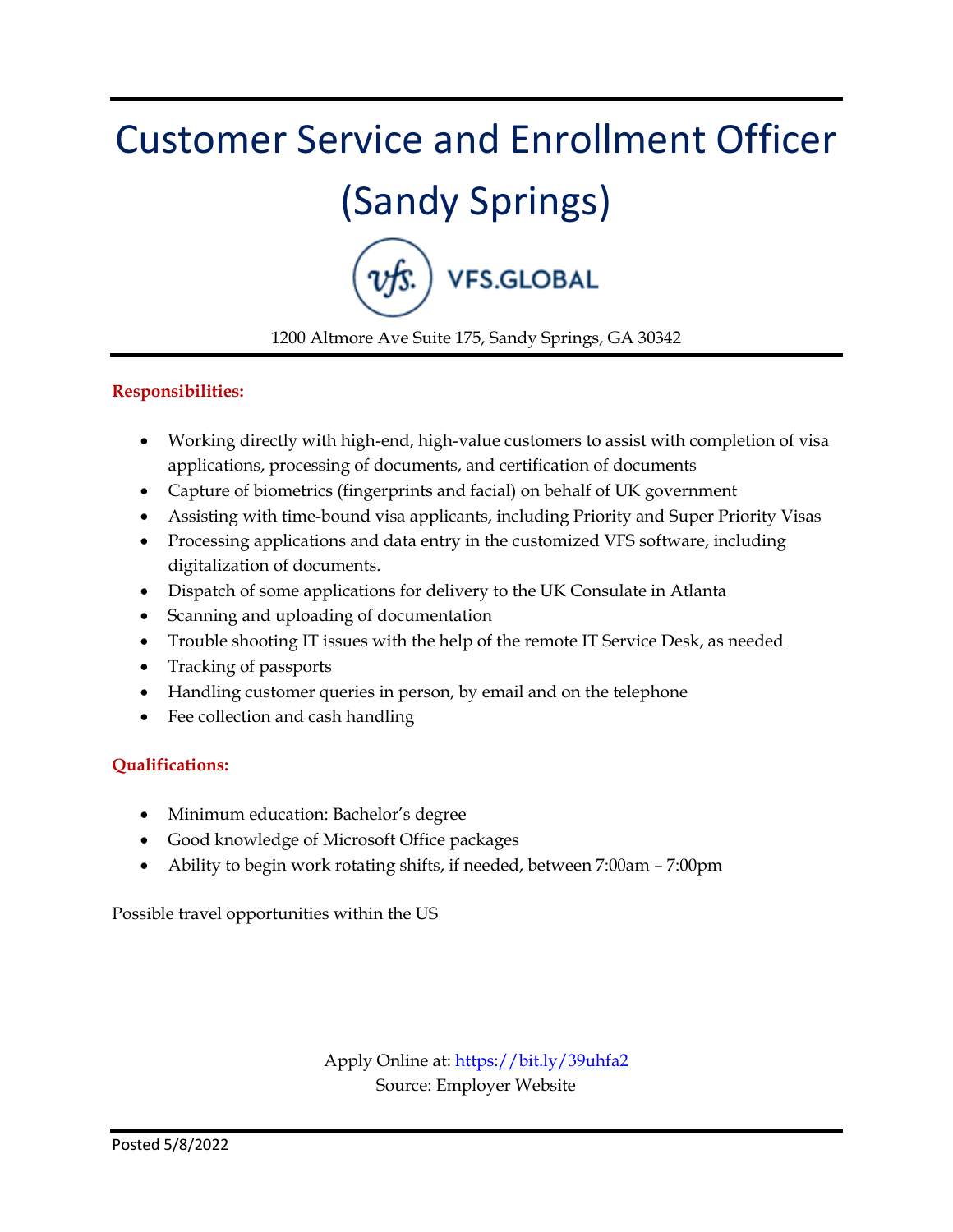# Call Center Representative I (Alpharetta – Remote)



6000 Windward Pkwy, Alpharetta, GA 30005

The Call Center Representative I will receive inbound phone calls at our call center from Ryder Platinum National Accounts, Ryder Shops, and On Demand Customers and will be responsible to help schedule service for truck and trailer breakdowns, plus scheduling preventive maintenance (PM) service, as well as assist with service related questions.

#### **Qualifications:**

- H.S. diploma/GED required
- Three (3) years or more in Customer Service with issues resolution required

The call center is a 24/7 operation, must have the ability to work 2nd/3rd shift, weekend and holidays

4-5 weeks of training is in Alpharetta, GA and then will work remote

1st shift is \$17.00/hr 2nd shift is \$18.00/hr

> Apply Online at:<https://bit.ly/38boHGX> Source: Employer Website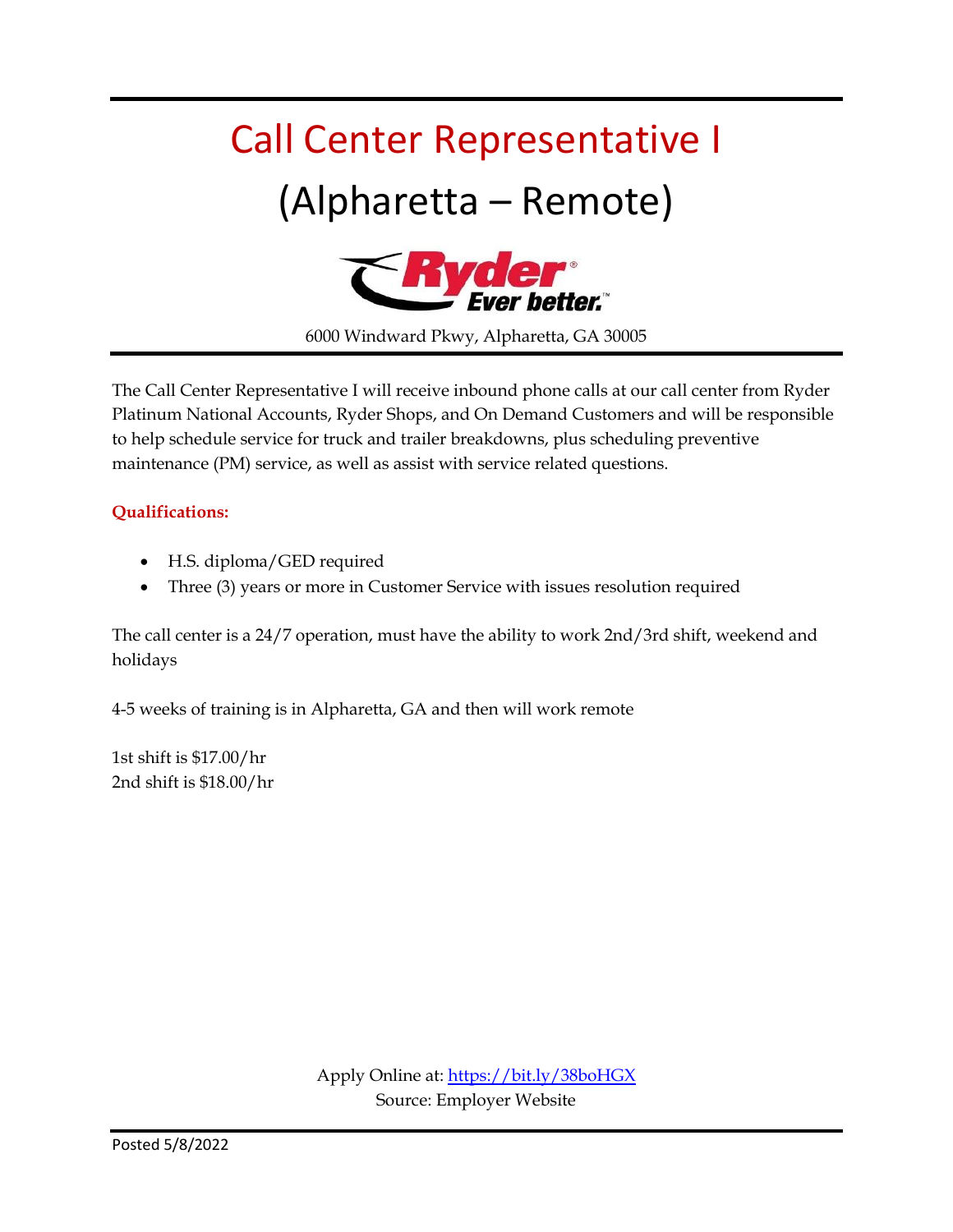### Front Desk Agent (Sandy Springs)



#### **Responsibilities:**

- Greets guests courteously and registers guests into the hotel.
- Possesses knowledge of reservation and billing systems.
- Maintains and controls room inventory and availability.
- Possesses knowledge of the hotel's credit policies.
- Possesses knowledge of hotel products, rates, and special programs.
- Distributes guests' mail and packages.
- Conducts inventory of and restocks supplies.
- Completes "bucket checks" each shift.
- Completes checkout procedures for guests.
- Maintains security of guest keys and cash drawer; counts and verifies the cash at the end of each shift.

#### **Qualifications:**

- High school or equivalent (Preferred)
- Hotel Experience: 1 year (Preferred)
- Front Desk: 1 year (Preferred)

First and second shift ranging in the hours of 7am - 3pm, 3pm - 11pm. Must be flexible with hours.

\$12 - \$14 an hour

Apply Online at:<https://indeedhi.re/3kThzl3> Source: Indeed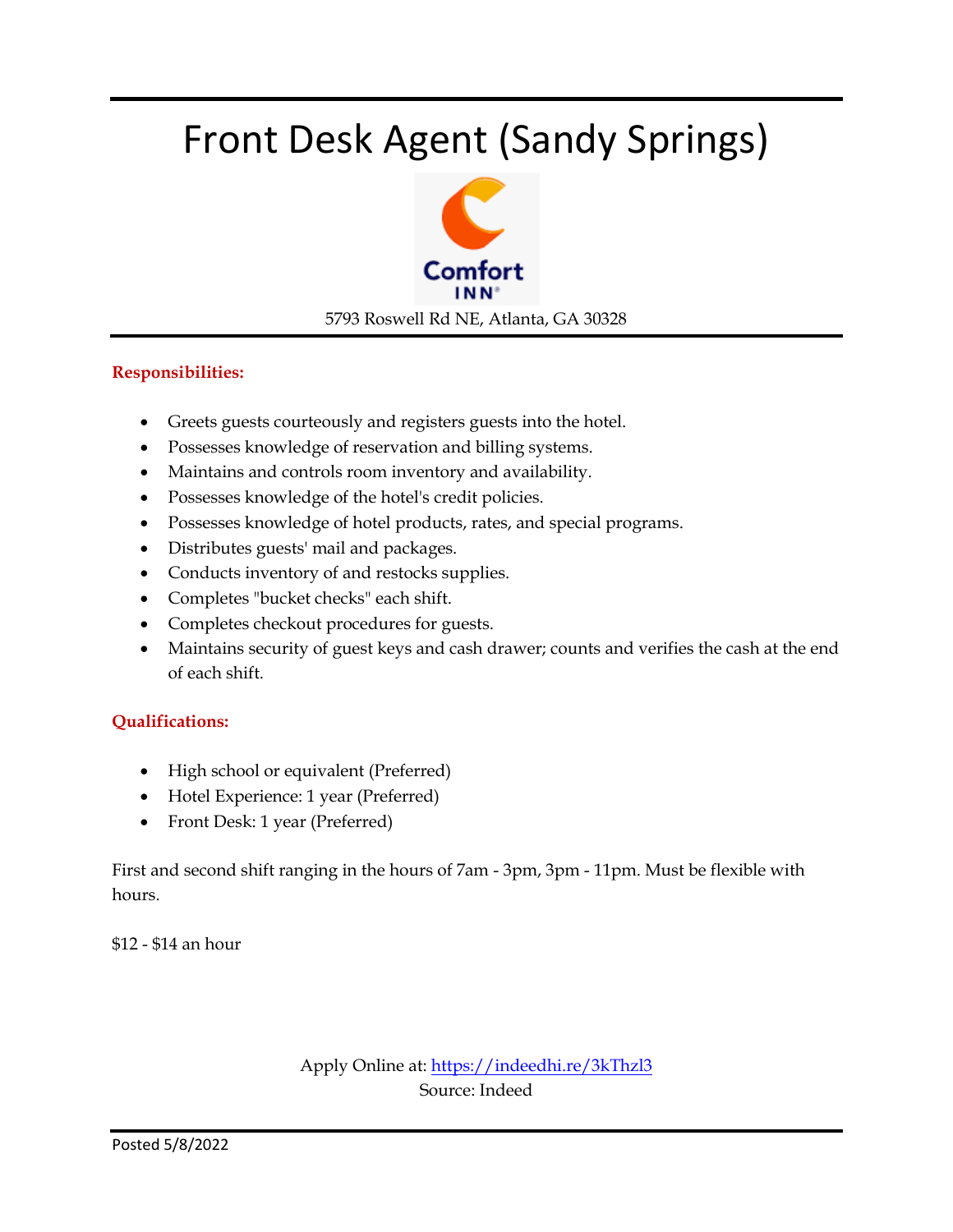# HR Coordinator (Buckhead) **Novelis**

3560 Lenox Rd NE #2000, Atlanta, GA 30326

Responsible for a wide range of Human Resources services and transactions including routine employee lifecycle transactions, responding to HR, employee, and manager queries with high levels of customer satisfaction, and performing data entry related to employee administration for Novelis locations across the US and Canada.

#### **Qualifications:**

- Previous work experience in an operations / contact center environment
- Proficiency in Microsoft Office and experience with HR systems
- Preferred:
- Bachelor's degree in Human Resources, Business or related field
- Experience in Human Capital Management technologies such as PeopleSoft, ServiceNow, iCIMS, UKG

This role offers a hybrid schedule.

Apply Online at:<https://bit.ly/3vQ42RF> Source: Employer Website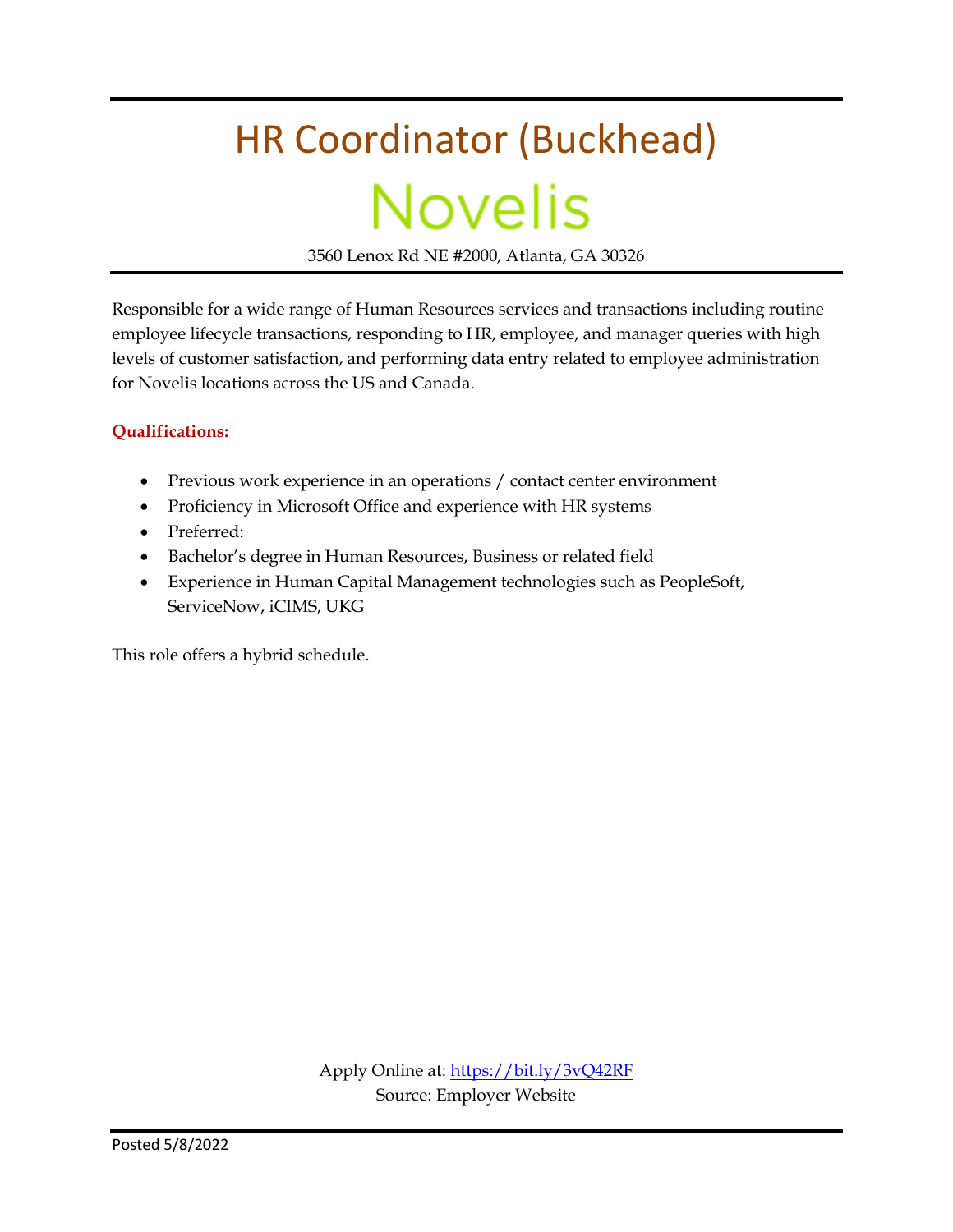### Administrative Services Coordinator

### (Alpharetta)



1500 Bluegrass Lakes Pkwy, Alpharetta, GA 30004

#### **Responsibilities:**

- Plan and organize all administrative activities of the department, office, and division to help keep the business running.
- Maintain office systems
- First line support for all GSC personal, & payroll investigations prior to submitting to HR or Payroll departments
- Provide administrative support to Department V.P, Field Service Directors, and managers, including financial and overall budget.
- Review and approve supply requisitions and assign and monitor clerical functions.
- Oversee and maintain office equipment, furniture, repairs, etc., coordinating with vendors and office facilities.
- Manage vendor contracts, legal documents, and invoices
- Prepare documents, official correspondence, reports, presentations, resumes, memos
- Coordinate and manage conference room appointments and meetings.
- Review and analyze special reports and data while identifying trends.
- Perform new hire orientation, training new hires on company and departmental policies while emphasizing the need for adherence to policies.

#### **Qualifications:**

- High school diploma, GED, or equivalent
- Minimum one year of customer service experience
- Minimum two years of experience managing an administrative environment
- Minimum 25 wpm typing
- Basic knowledge of MS Office including Excel, PowerPoint, Outlook, and Word

Apply Online at:<https://bit.ly/3yk7mGf> Source: Employer Website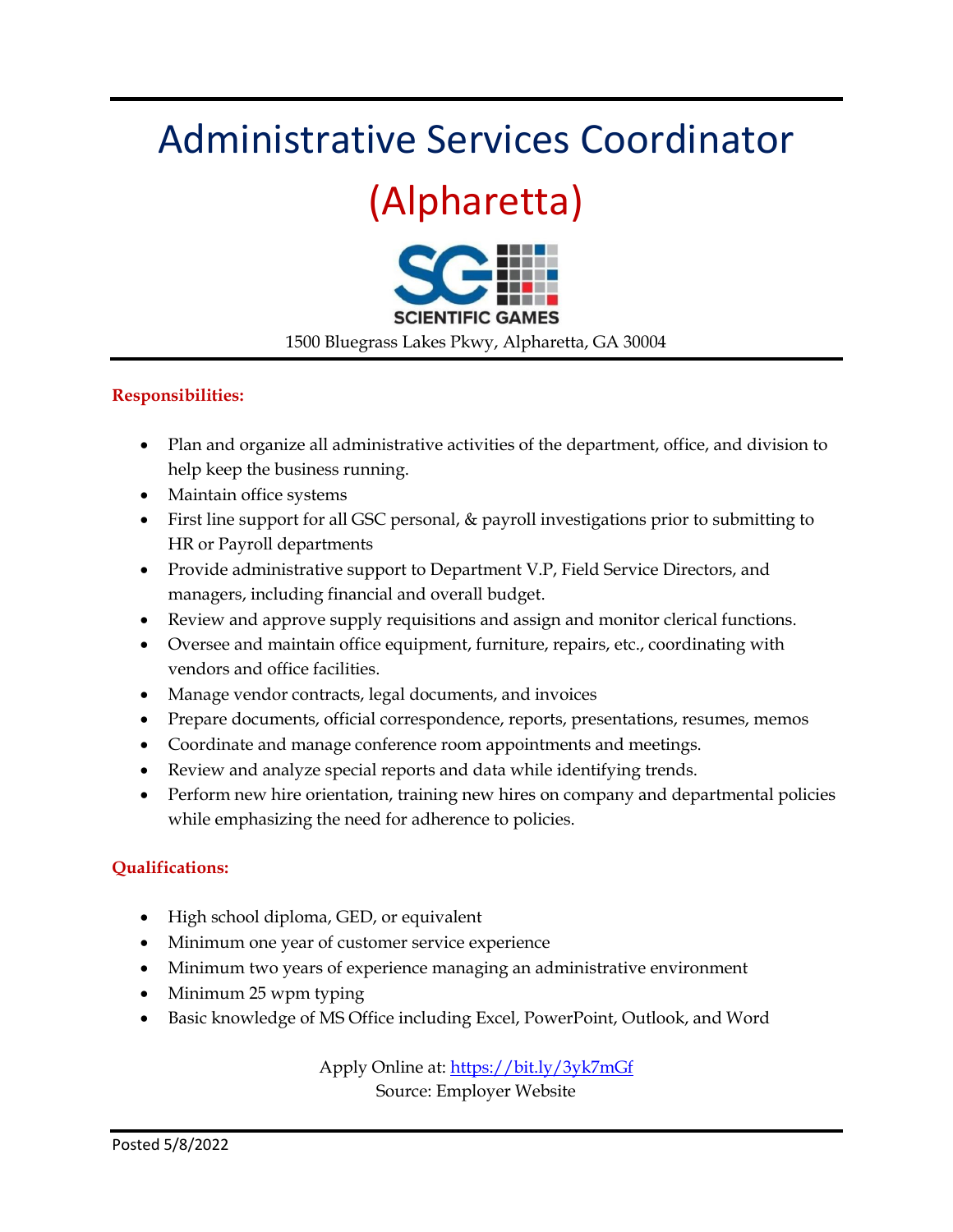### Executive Assistant (Perimeter)



1 Concourse Parkway, Suite 645. Atlanta, GA 30328

#### **Responsibilities:**

- Provide high-level administrative support and assistance to principals
- Day-to-day administrative support to others within the firm
- Independently initiate and implement processes to manage projects, information and people
- Manage principals schedule, meeting preparations and follow-up tasks
- Manage complex travel arrangements for principals and staff when requested
- Conduct research, compile information and prepare summaries and reports
- Develop positive and strategic relationships at all levels of the organization
- Use discretion, judgement and knowledge of the organization to facilitate the principals activities and maintain confidentiality
- Respond to the needs of callers and visitors or direct them to the appropriate party
- Screen Request for Proposal (RFP) opportunities, notifying relevant parties of potential
- Format reports and documents per company guidelines
- Assist with Key Management Area (KMA) projects as requested
- Attend and participate in team meetings
- Human resources tasks as assigned
- Processing client invoicing and other accounting responsibilities as requested
- Basic IT coordination and support

#### **Qualifications:**

- High school diploma required; Associate or Bachelor degree from an accredited college or university preferred
- Minimum three years of experience in an administrative role

Apply Online at:<https://bit.ly/3FuUz5x> Source: Employer Website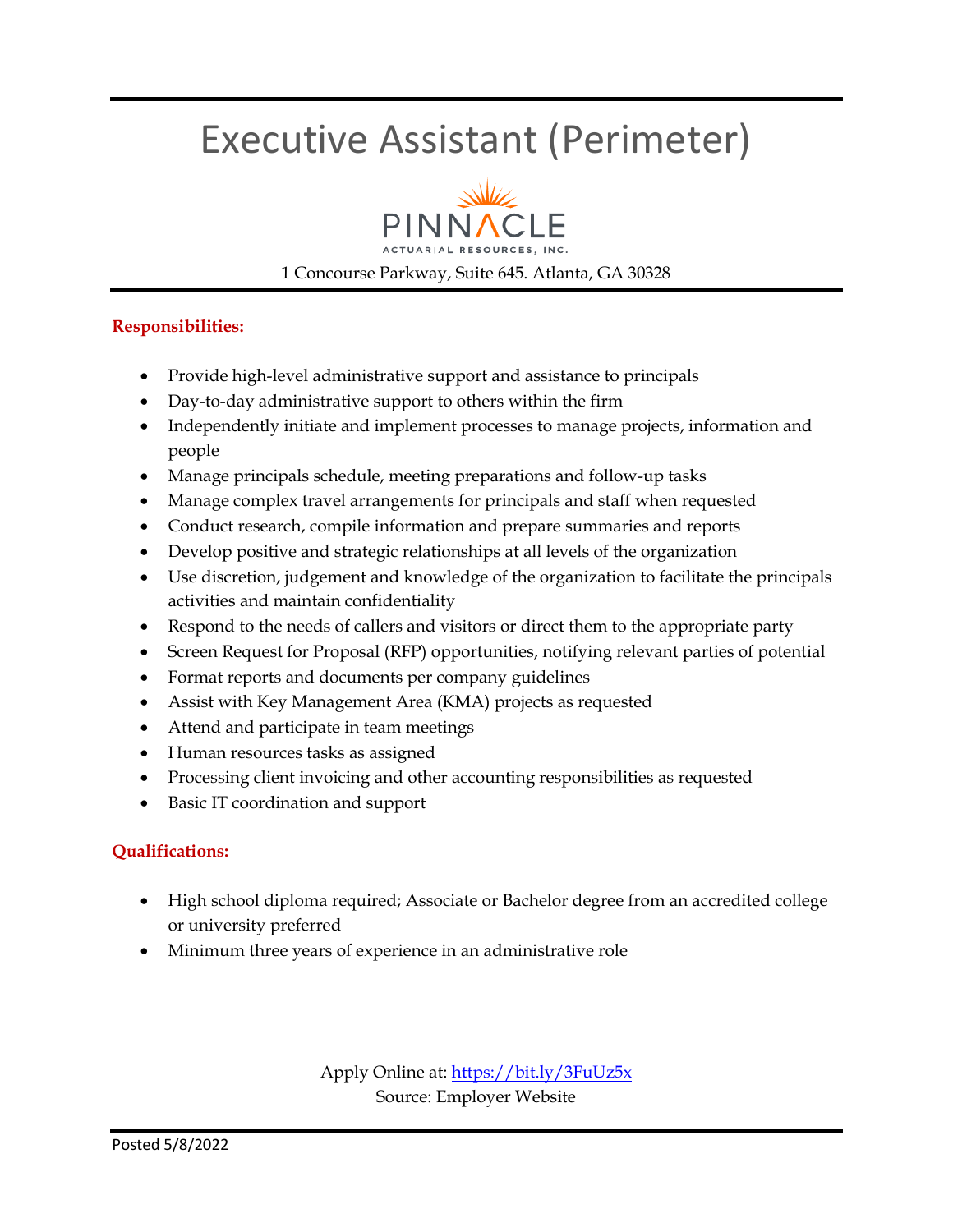### Customer Experience Specialist

## (Sandy Springs)

### SoHealth **URGENT CARE**

5555 Glenridge Con Ste 700, Atlanta, GA 30342

#### **Responsibilities:**

- Acts as a liaison between the customer experience department and other departments in the company: Center Operations, IT, Billing, Marketing, to ensure the Voice of the Customer in heard
- Act as a primary point-of contact for expedient resolutions to customer requests.
- Prime responsibility to ensure Customer Experience SLA's are met
- Demonstrate professional and courteous presence by providing excellent customer support through multiple channels of communication (i.e., email, phone, chat)
- Manage communication between customers and internal departments (stake holders) to avoid delays and or service failures.
- Provide answers to customers by identifying the problem, researching answers, guiding them through corrective steps if needed, and escalating queries to the appropriate department when needed for resolution.
- Work within a queue support model (Zendesk)t as the overall point for inbound Customer questions and requests through the ticketing system.

#### **Qualifications:**

- High School Diploma or equivalent required
- Bachelor's Degree preferred
- Minimum 2 years of customer service or service desk related work experience in a medium to high growth company and/or entrepreneurial environments
- Healthcare experience preferred

Apply Online at:<https://bit.ly/3vHUt7f> Source: Employer Website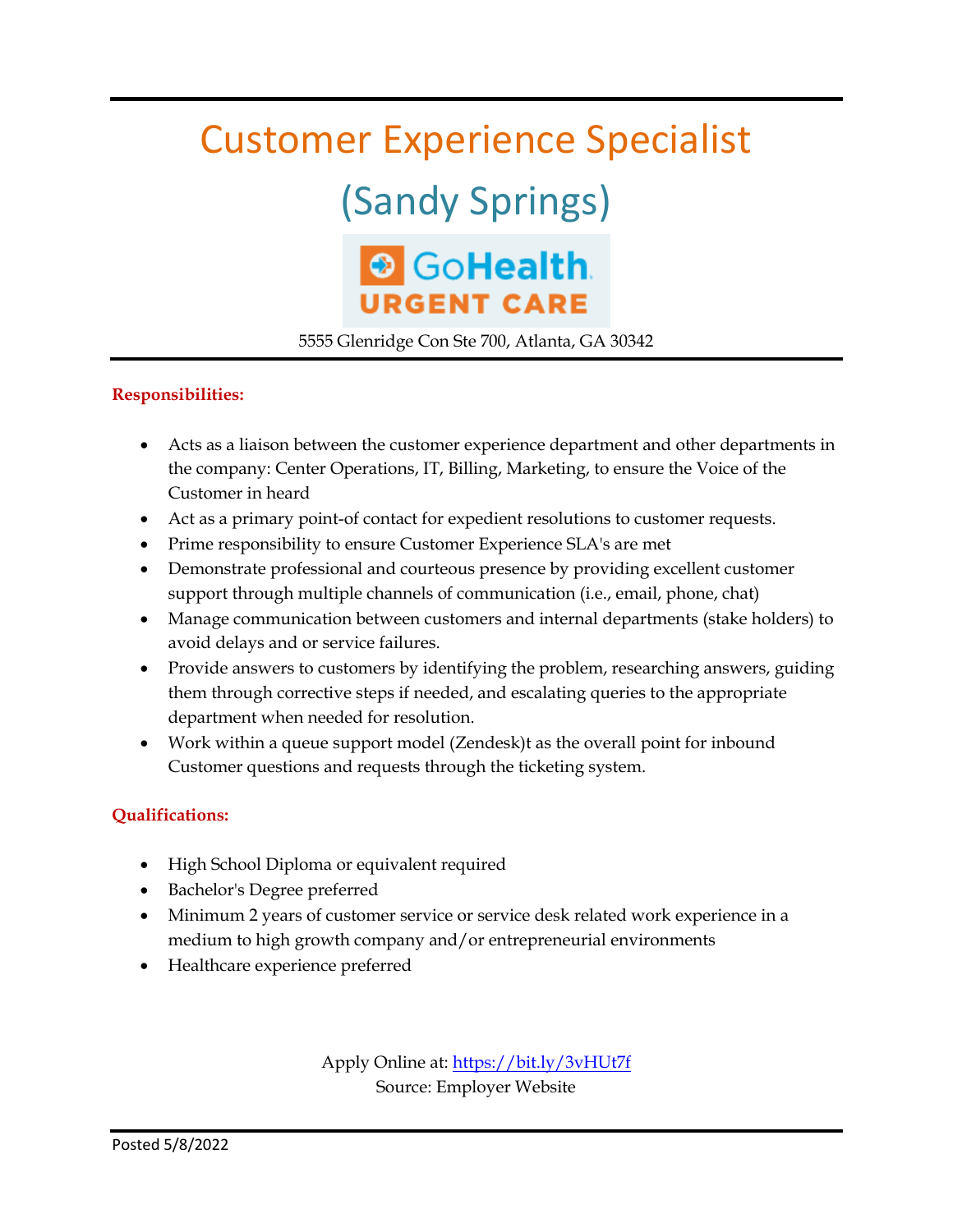### Spa Front Desk (Buckhead)

THE

LUXURY COLLECTION

The Whitley 3434 Peachtree Rd NE, Atlanta, GA 30326

Assist guests with arrival and departure from spa, while providing positive guests experiences. Assure cleanliness of Spa Locker Rooms, Relaxation Area, and Pool Area. Make sure there is a sufficient amount of clean towels, robes and sheets.

[No qualifications specified in ad.]

Apply Online at:<https://bit.ly/3KWvNfX> Source: Employer Website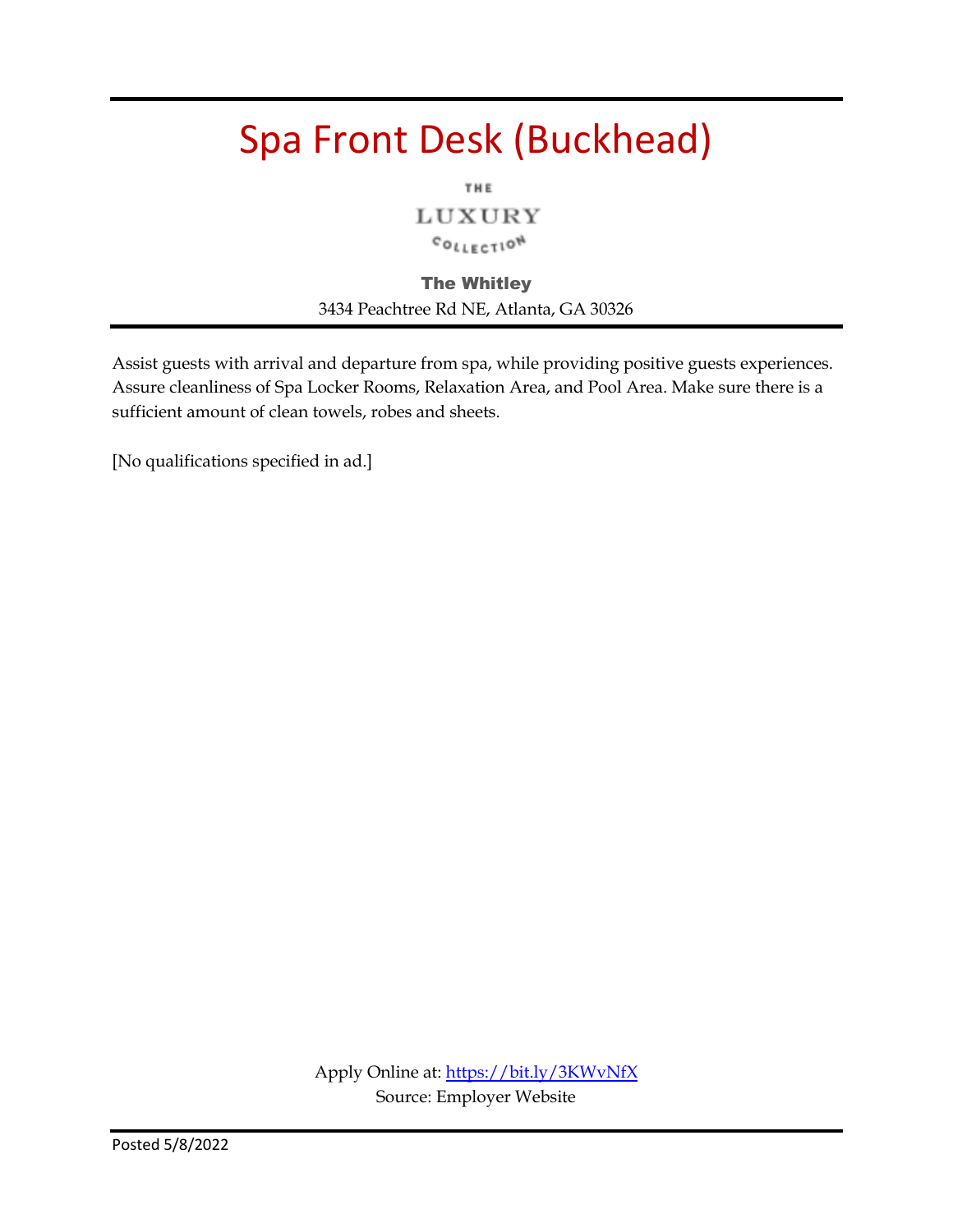### Administrative Support PT (Buckhead)



#### **Responsibilities:**

- Coordinate distribution of all incoming communications (including faxes, e-mails, memos, letters, newsletters, and phone calls) whether from customers, employees, management, or the general public
- Maintain a professional attitude with sincerity and enthusiasm reflecting Macy's commitment to our customer
- Coordinate all functions of the hiring process including prescreening applicants, correspondence with applicants, and scheduling interviews with store management
- Input employment data in the Job Requisition System and handle all new hire paperwork, orientation, and training sessions
- Balance vault and store checkbook and perform other cash functions on a daily basis
- Act as MST liaison and train colleagues on how to call in repairs
- Complete weekly store newsletter, maintain store bulletin board program, and organize store recognition allies

#### **Qualifications:**

- High School Diploma or equivalent required
- 1-2 years related experience

Flexible schedule with retail hours, including day, evening, weekends, and/or holidays

Apply Online at:<https://bit.ly/3vE8jaN> Source: Employer Website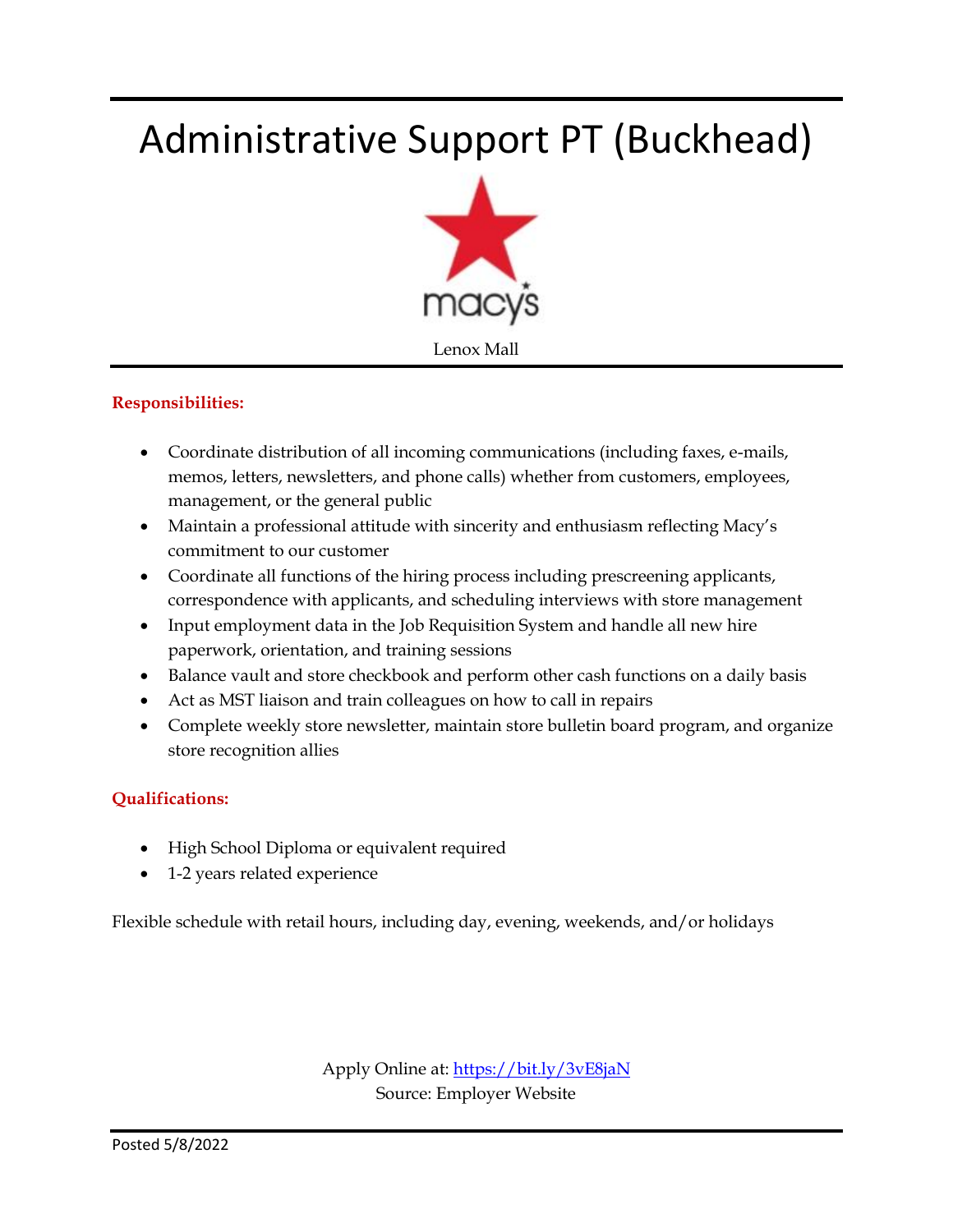### Move-In Coordinator (Buckhead)



a Senior Lifestyle community 3755 Peachtree Rd NE, Atlanta, GA 30319

Supports occupancy goals through effective planning of move-ins, move-outs, and in-house transfers. Reports to the Marketing Director.

- Assists incoming residents with all facets of transition and move to the property.
- Coordinates the refurbishing, cleaning and inspection of units after move-out and before move-in with the Director of Engineering and the Director of Housekeeping.
- Communicates incoming resident's special needs or requirements to the Director of Resident Services.
- Makes sure all information has been entered to make the transition from Marketing to Operations.
- Fulfills occupancy goals as described in the annual budget.
- Supports marketing team by assisting with tours, telephone inquiries, hosting functions, and community outreach, as directed by the Marketing Director.
- Assists in the sales process with prospects. Assists in the production of reports as directed.
- Participates in the Manager on Duty program.

#### **Qualifications:**

 A one year certificate from college or technical school; or three to six months related experience and/or training; or equivalent combination of education and experience

> Apply Online at:<https://bit.ly/38Pea49> Source: Employer Website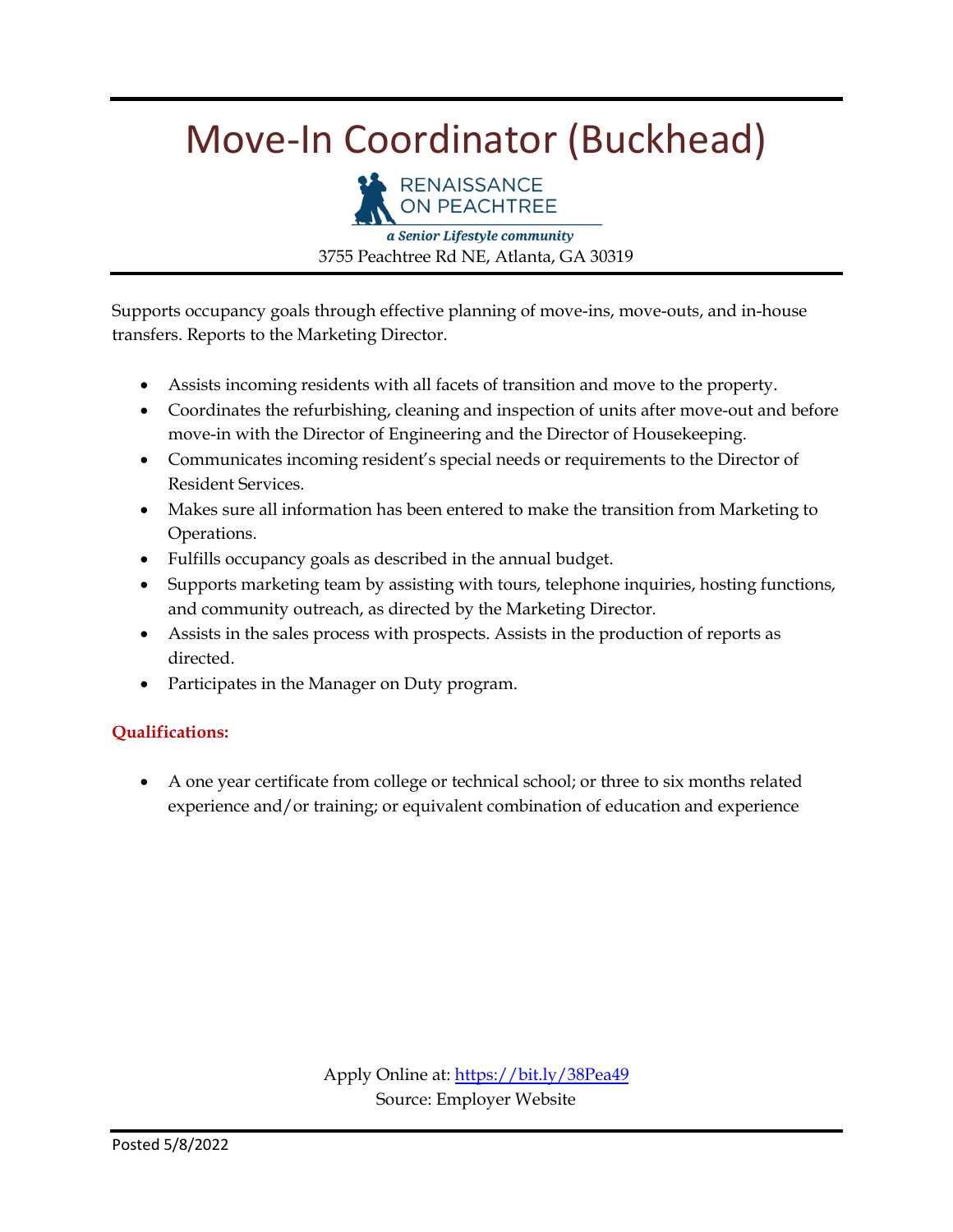# Customer Experience Specialist

### (Alpharetta)



#### Ingo Money, Inc. 11545 Wills Rd #130, Alpharetta, GA 30009

#### **Responsibilities:**

- Interact with Ingo Money customers and provide them with correct information concerning their account and the services offered by Ingo Money
- Update and maintain a database of customers' information
- Help our customers to complete account applications
- Investigate and escalate account errors as needed

#### **Qualifications:**

- High school diploma, general education degree or equivalent required
- 1-2 years of customer service experience, preferably in a call center environment
- Banking, Check cashing or other financial experience is a BIG plus
- Ability to type 25 WPM, minimum
- Computer & web navigation proficiency

Position requires availability/flexibility to work a rotating 8-hour shift (5 days per week) within the hours of operation

\$15 an hour

Apply Online at[: https://indeedhi.re/3vOzCzs](https://indeedhi.re/3vOzCzs) Source: Indeed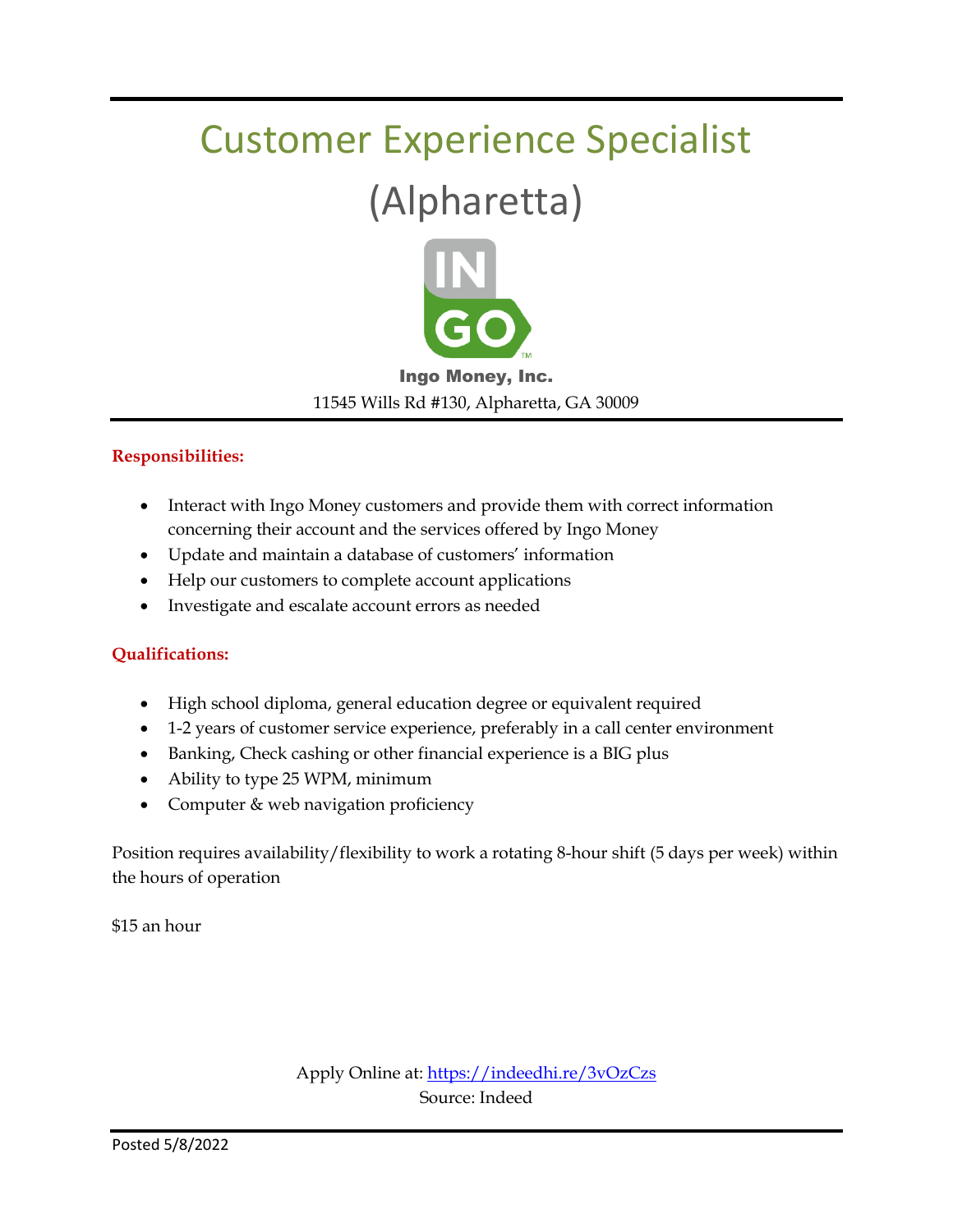### Youth Coordinator PT (Roswell)



Horseshoe Bend Country Club 2100 Steeplechase Ln, Roswell, GA 30076

#### **Responsibilities:**

- Collaborate with Youth and Recreation Manger to execute youth and family events.
- Coordinate, schedule, and oversee youth programs and events.
- Work Successfully with Youth and Recreation Manager.
- Facilitate youth and family events throughout the year.

#### **Qualifications:**

Experience working with children is highly recommended.

This is a part-time position and scheduled on an as-needed basis for youth and family events.

Apply Online at:<https://bit.ly/3kHB3t5> Source: Employer Website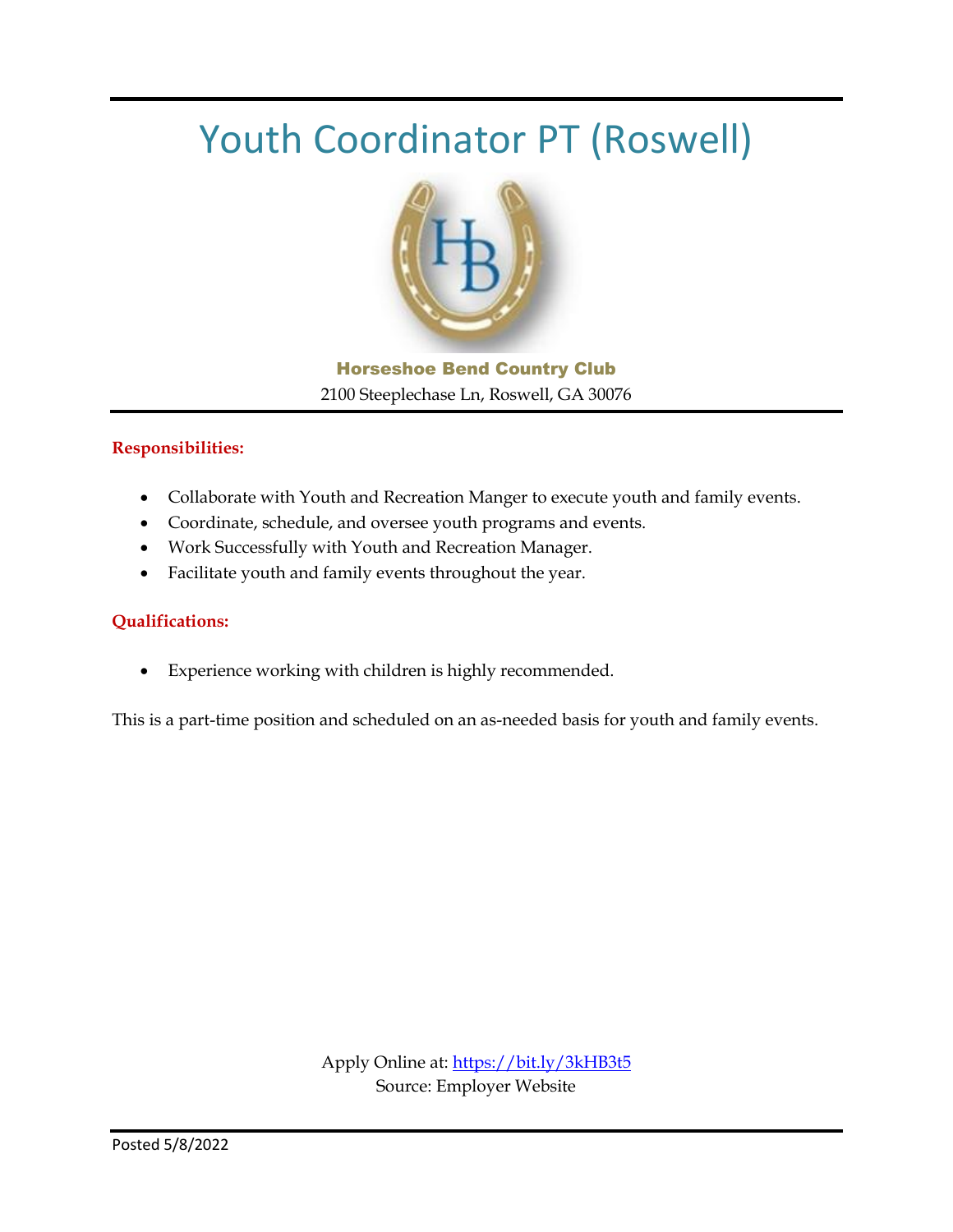# Administrative Assistant (Alpharetta)



IAT has an immediate opening for an Administrative Assistant located in our Alpharetta, GA office.

- Reception desk e.g., greet visitors, performs administrative duties including typing, incoming and outgoing mail handling, filing, copying, and other related duties.
- Maintains calendars, schedules appointment, and makes travel arrangements.
- New employee support.
- Operates all office equipment and machines.
- Purchases and manage office supplies inventory.
- Acts as a liaison with property management and sustains a professional environment for internal and external department visitors.
- Creates and distributes specialized reports as needed.
- Performs all meeting arrangement functions for assigned staff e.g., catering needs, assist with preparation of presentations, and other related duties.
- Kitchen and snack bar maintenance

#### **Qualifications:**

- High School graduate or equivalent. Associate's degree in business or related field preferred.
- Equivalent is defined as having 4 years of relevant experience.
- Minimum of 2 years of administrative experience.
- Good knowledge of Microsoft Office (Word, PowerPoint, Visio, Excel).

Apply Online at:<https://bit.ly/3MUjrGl> Source: Employer Website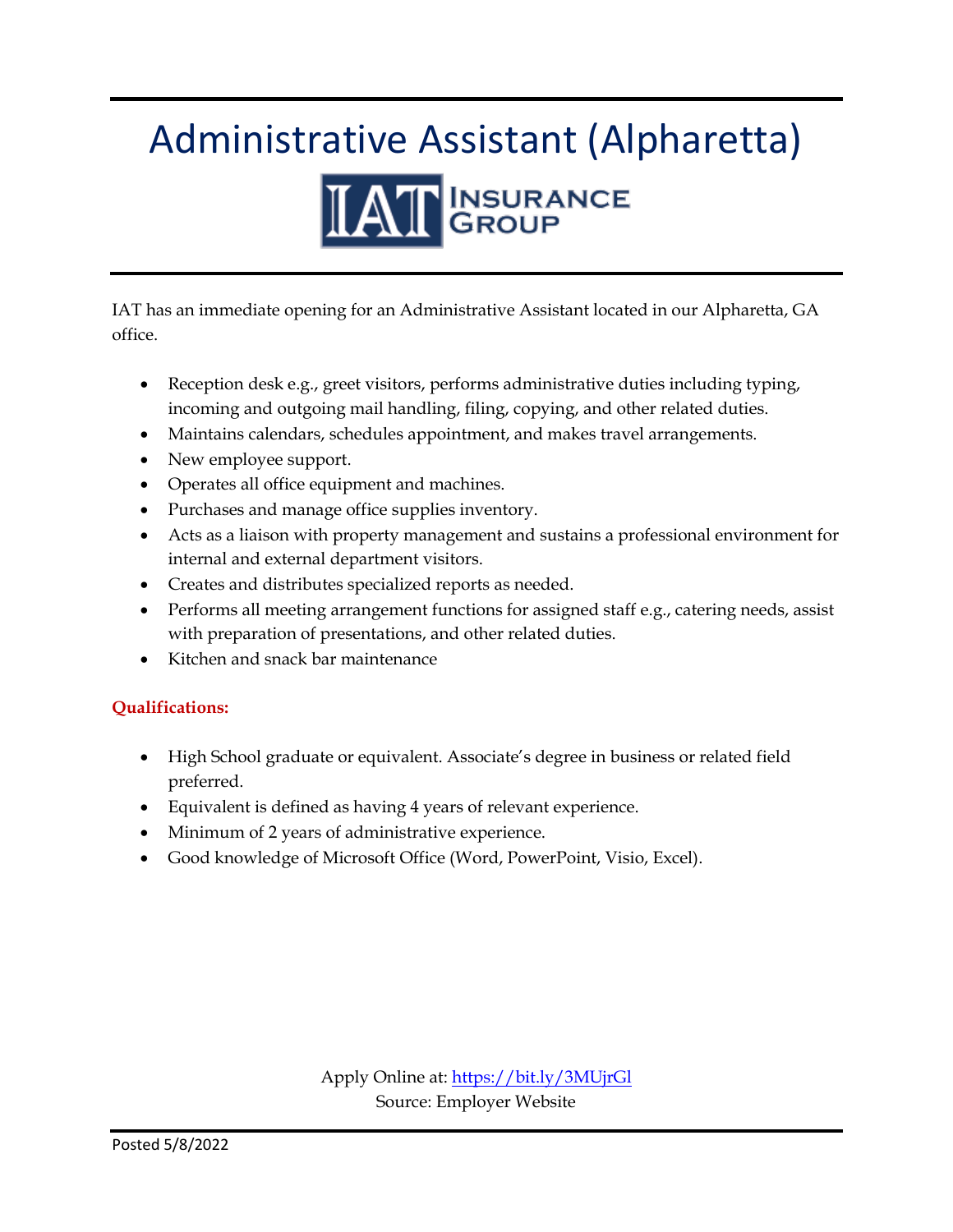## Receptionist (Alpharetta)



178 S Main St Unit 300, Alpharetta, GA 30009

#### **Responsibilities:**

- Greet clients as they arrive at the office, and inquire into their purpose of visiting the firm.
- Provide initial information regarding the firm's services, and availability of lawyers.
- Obtain preliminary information from new clients, to determine their case histories, and backgrounds.
- Record all information provided by clients, and forward it to lawyers, or legal assistants.
- Respond to telephone calls, by operating PABX systems, diverting and transferring calls, and taking and relaying messages.
- Handle incoming and outgoing correspondence, according to established protocols and procedures.
- Oversee the obtainment and storage of office supplies and equipment, while creating and maintaining an effective liaison with vendors and suppliers.
- Ensuring that conference and shared spaces are tidy and ready for client meetings
- Assisting attorneys, paralegals, and other staff with various clerical duties as needed.

#### **Qualifications:**

- Two years of full-time experience working in an office setting, preferably in the legal environment
- Proficiency in Microsoft Office, Outlook, ProDoc, and E-filing.

Apply Online at:<https://bit.ly/3LRpdIF> Source: Employer Website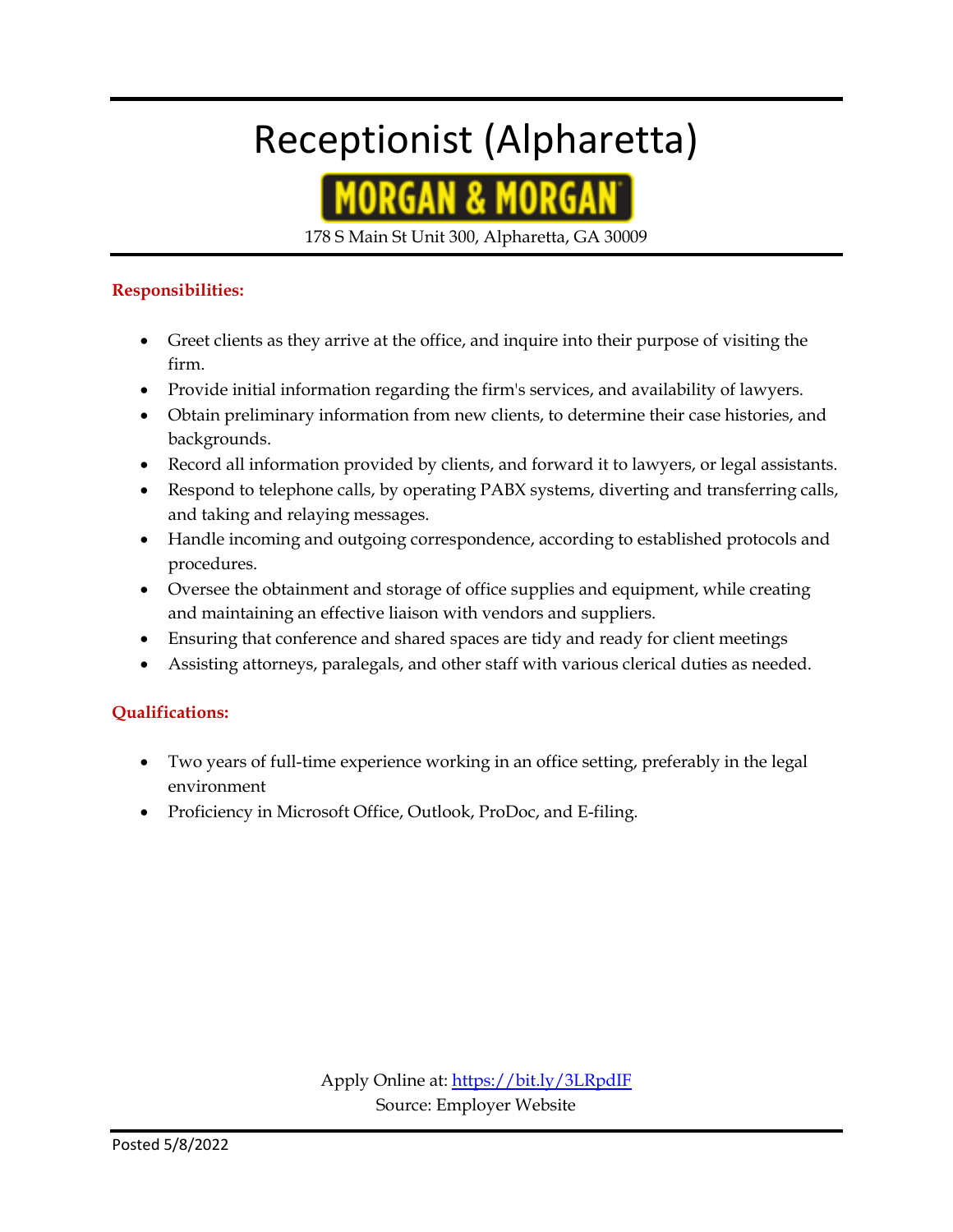# Human Resources Coordinator

(Buckhead) CARR 3340 Peachtree Rd #2250, Atlanta, GA 30326

The Human Resources Coordinator- Total Rewards will support our People team in areas of benefits, compensation, and HR operations. This role with focus on daily HR tasks and will help project manage the acquisition and disposition process for CARROLL properties. This role will report to the Sr. Manager of Total Rewards.

- Maintain and provide support for company HRIS system and tools under guidance of the Total Rewards Team
- Support communication efforts surrounding company benefit programs and Total Reward initiatives
- Maintain Workers Compensation program through tracking and processing of claims
- Ensure regular maintenance of electronic employee personnel files are update in accordance with state and federal law
- Generate and process documentation as needed regarding internal transfers and separations
- Support Total Rewards team on vendor relationships
- Partner with Talent Management team to develop and maintain job description archive
- Manage and facilitate Employee Recognition programs
- Support project management of the acquisition and disposition of assets regarding the HR function

#### **Qualifications:**

- Bachelor's degree in business or related area of study
- 1 year of professional experience preferably in a corporate environment

\$45,000 - \$50,000 a year

Apply Online at:<https://bit.ly/3Fl5bUn> Source: Employer Website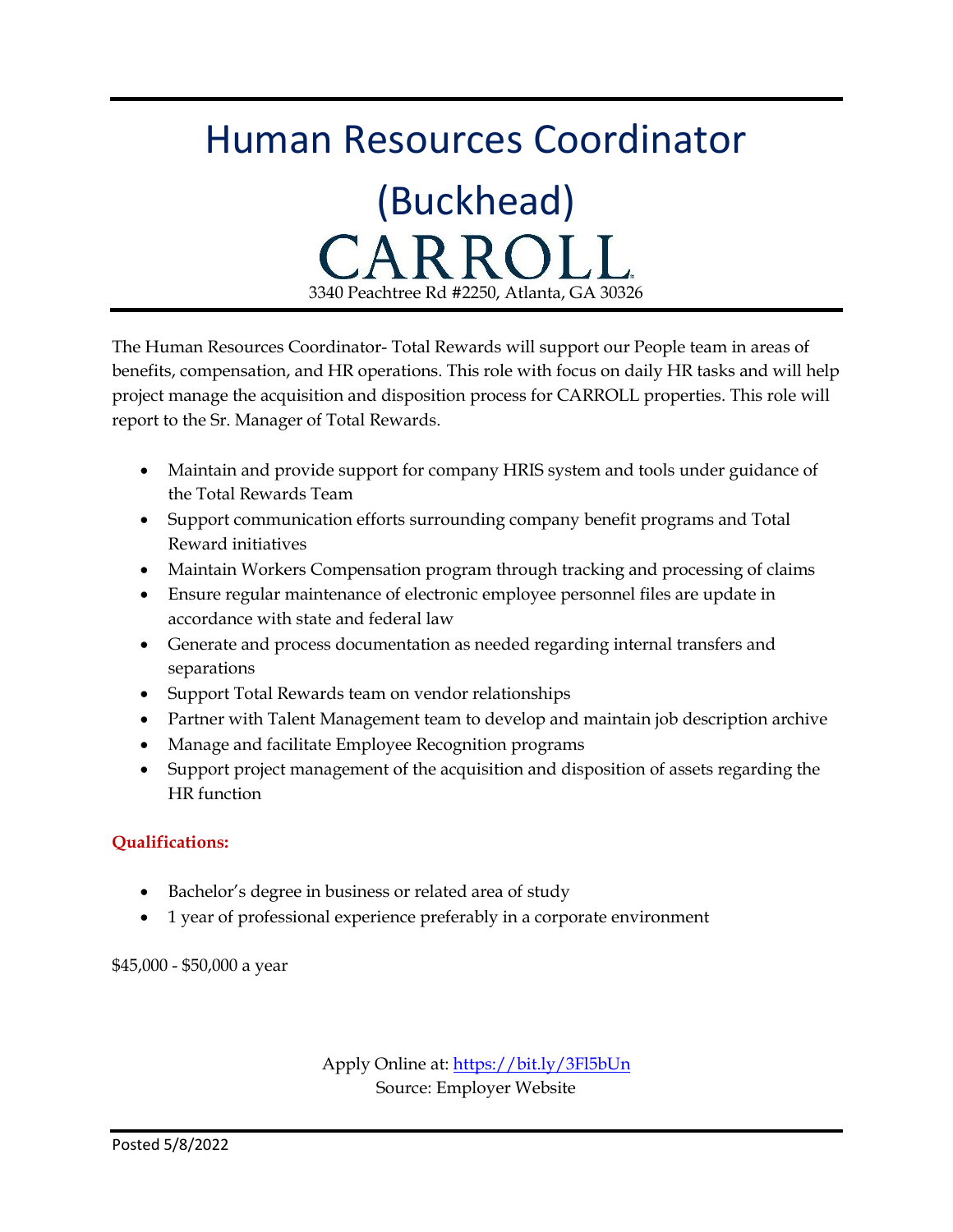# Receptionist / Front Desk Coordinator (Dunwoody)



4512 Chamblee Dunwoody Rd, Dunwoody, GA 30338

#### **Responsibilities:**

- Greeting and check in clients and ensure all necessary forms are fill out.
- Promote membership sales for additional commission.
- Check out clients accurately and process payments without error.
- Review appointment books, look ahead and make notes, confirm, reschedule/booking appointments.
- Follow and manage opening, daily to do and closing procedure.
- Read, understand and adhere to processes and protocol.
- Inventory counting.
- Run sales reports/invoice for declined or incomplete invoice.
- Calling and following up on sales leads.
- Maintain the cleanness and organization of the office.
- Answer calls, email, text msg and opening and scanning mails.
- Monitor social media or marketing relate feedback/messages.

#### **Qualifications:**

Experienced with customer service.

Our offices are open Mon-Fri 9am-7pm and Saturdays 9am-5pm. We are looking for both Full time and Part time shifts to cover the hours.

\$13 an hour

Apply Online at:<https://bit.ly/3P1O6mY> Source: Employer Website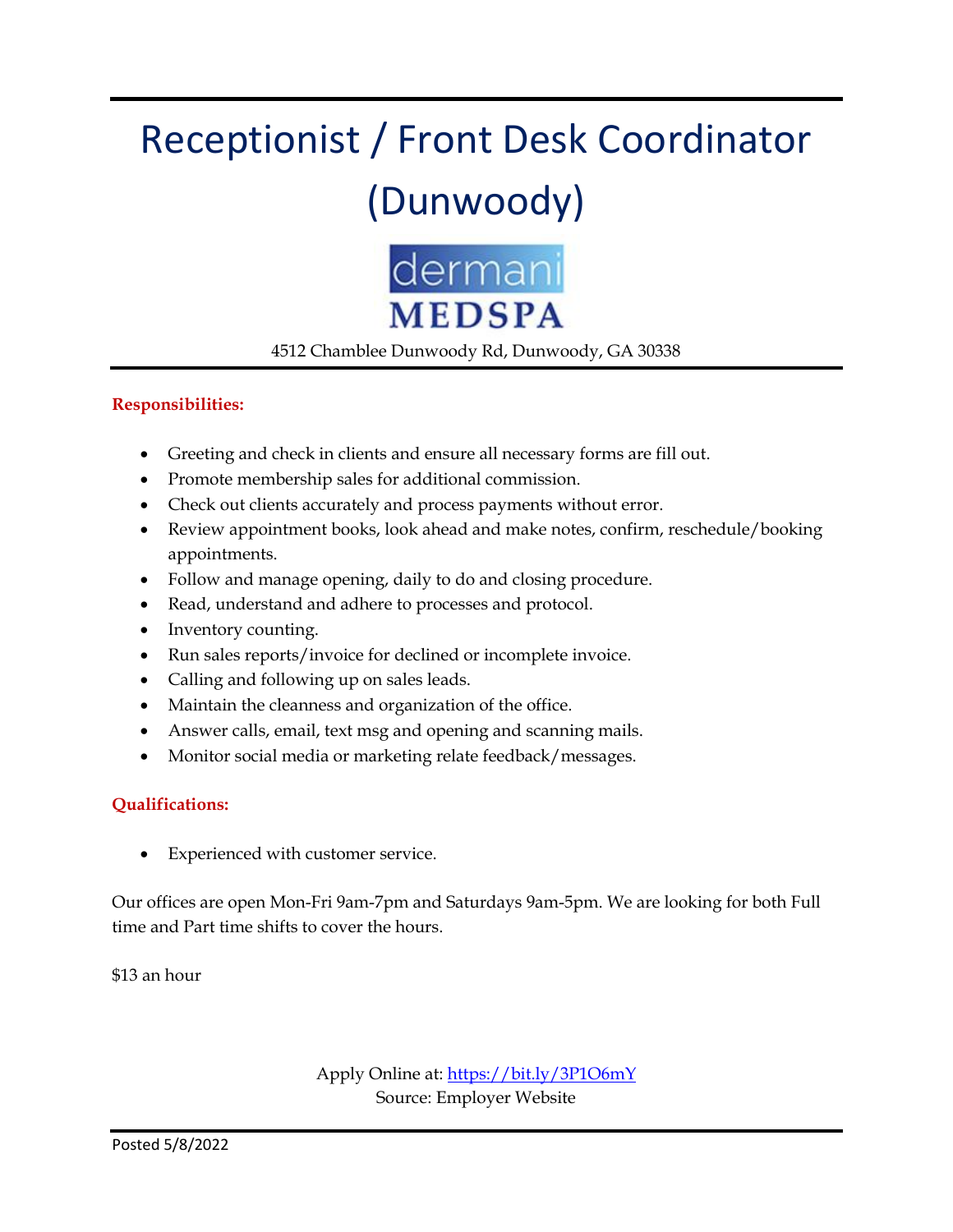# Executive Assistant (Alpharetta) verizon<sup>V</sup>

You'll ensure that all is running efficiently for the executives in your group. You'll be answering calls, greeting guests, planning travel, scheduling appointments, handling travel expenses, and essentially looking after the day-to-day operations in the office.

- Supporting several leaders with lots of direct reports.
- Screening and prioritizing communications, both external and internal.
- Preparing agendas, reports, presentations, and other important materials.
- Scheduling and arranging meetings and appointments.

#### **Qualifications:**

- Bachelor's degree or one or more years of work experience.
- Willingness to travel.

Apply Online at:<https://vz.to/3KYvUat> Source: Employer Website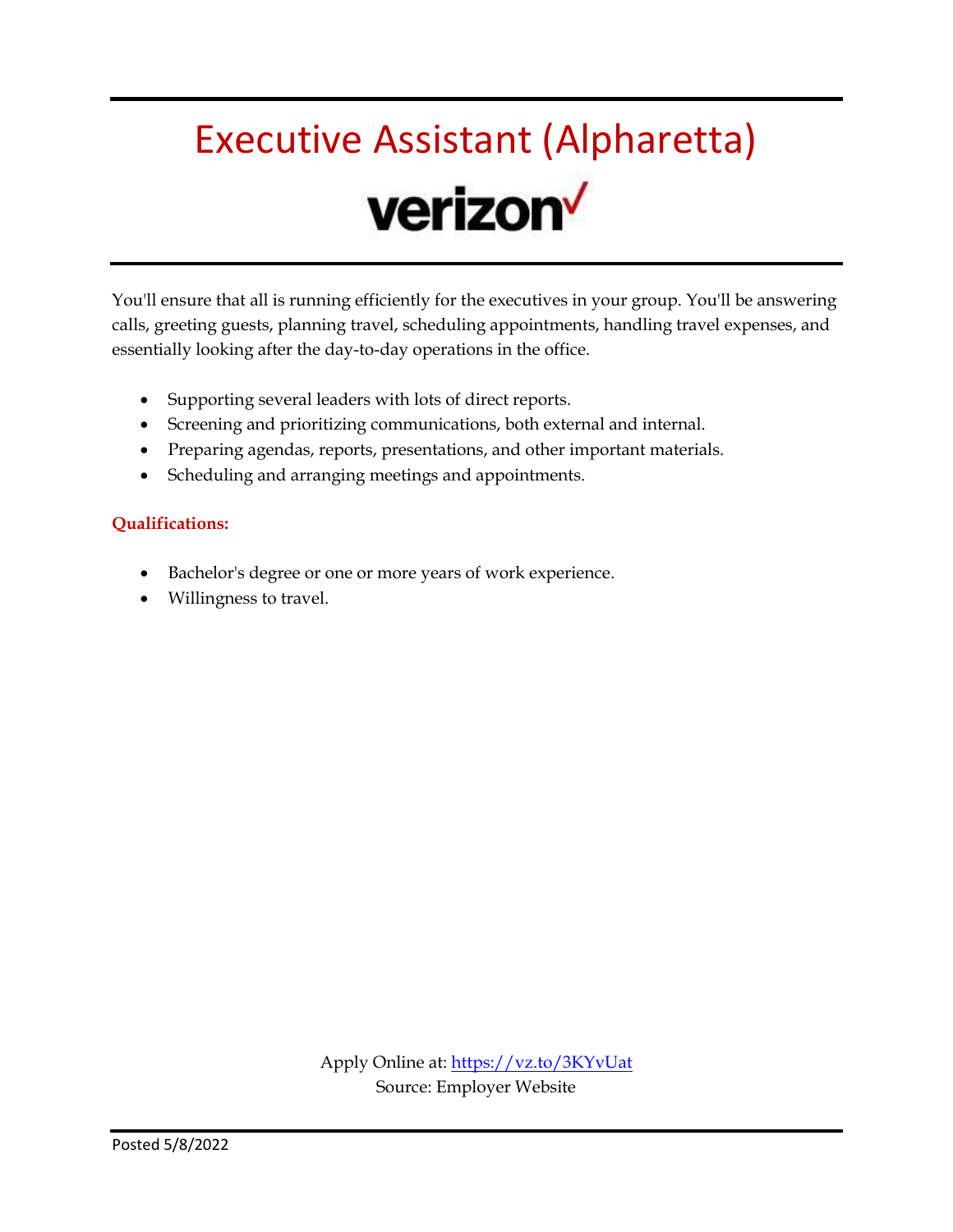### Admin Assistant (Chamblee)

Bradley T Harris Jewelers/Goldsmith

4360 Chamblee Dunwoody Rd #160, Atlanta, GA 30341

Field telephone calls \*Receive and direct visitors \*Maintain and coordinate schedules, appointments, and calendars \*Create spreadsheets, presentations, and marketing materials \*Maintain an organized filing system \*Conduct internet research \*Place orders for office equipment or business needs \*Enter data into reports as needed \*Create email and postal mail campaigns.

#### **Qualifications:**

 Experienced in computer technology that includes excel, google docs, powerpoint, and social media marketing

Available shifts all days except Sundays and Mondays

\$16 - \$18 an hour

Apply Online at:<https://bit.ly/389ZLPW> Source: Employer Website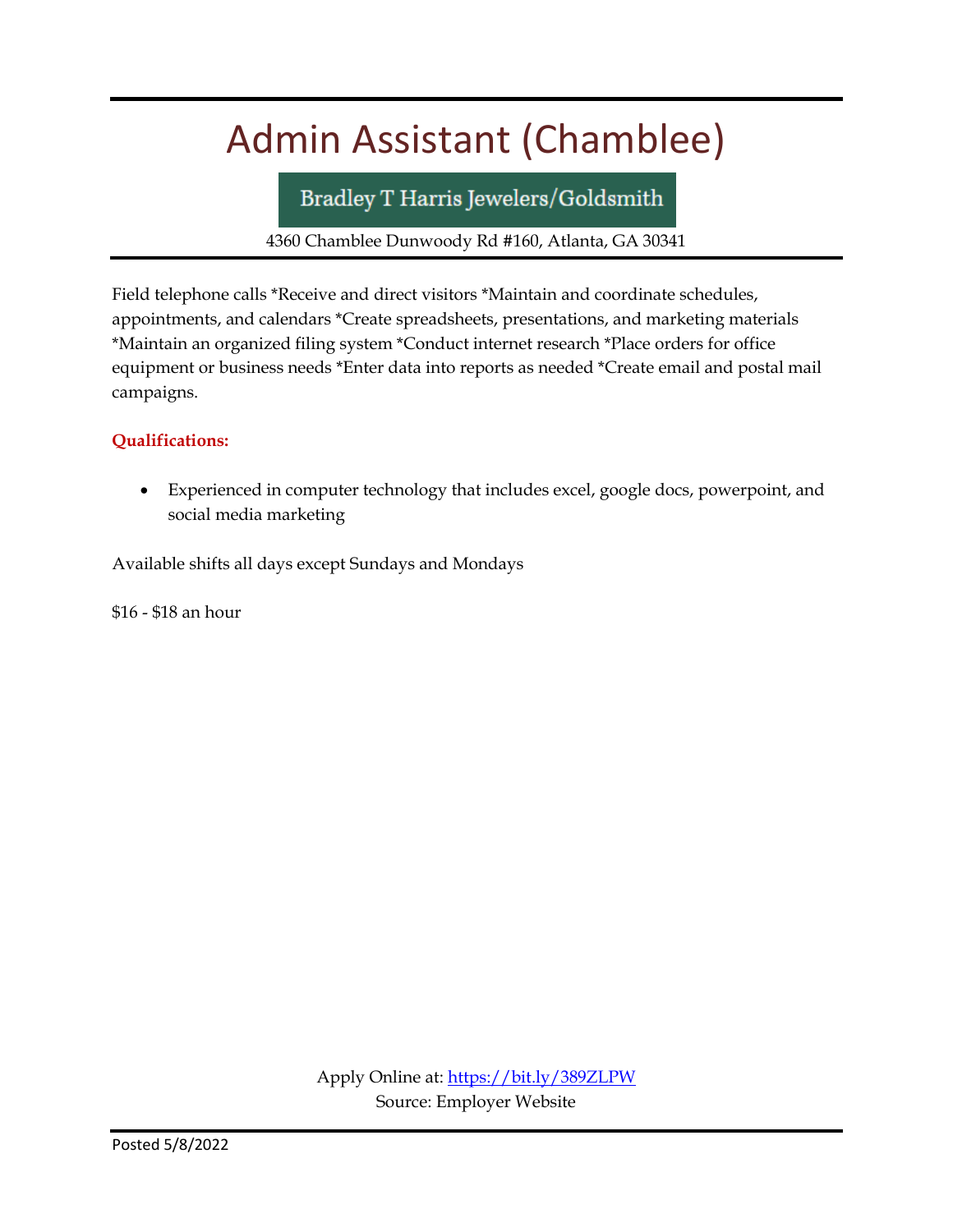# Food Service, Housekeeping, & Other Now Hiring – Week of 5/8/22

**Automotive Porter (Roswell) \$13 - \$15 an hour** Rick Case Automotive / 11446 Alpharetta Hwy, Roswell, GA 30076 <https://indeedhi.re/3Fhvlaw>

**Custodian PT (Buckhead) \$15.50 - \$18.00 an hour** Church at Wieuca / 3626 Peachtree Rd NE, Atlanta, GA 30326 <https://indeedhi.re/38PR2lW>

**Aircraft Cleaning (Chamblee) Some travel required; \$18 an hour** Immaculate Flight / 2000 Airport Rd, Atlanta, GA 30341 <https://bit.ly/3vYzf42>

**BOH (Sandy Springs) \$11 - \$15 an hour** Blue Moon Pizza / 5610 Glenridge Dr #110, Sandy Springs, GA 30342 <https://bit.ly/3LIH6Jv>

> **Customer Service-Counter-Cashier-Cook (Buckhead) New Shack Opening in Lenox Square; \$13/hour** Shake Shack <https://bit.ly/3KS5ebB>

**Housekeeping (Alpharetta) \$12 - \$15 an hour** Ashley Furniture / 5980 North Point Pkwy, Alpharetta, GA 30022 <https://indeedhi.re/39CKl7o>

**Cashier (Sandy Springs) \$11 - \$14 an hour** Mrs. Winner's Chicken / 8550 Roswell Rd, Atlanta, GA 30350 <https://bit.ly/3LJbNi0>